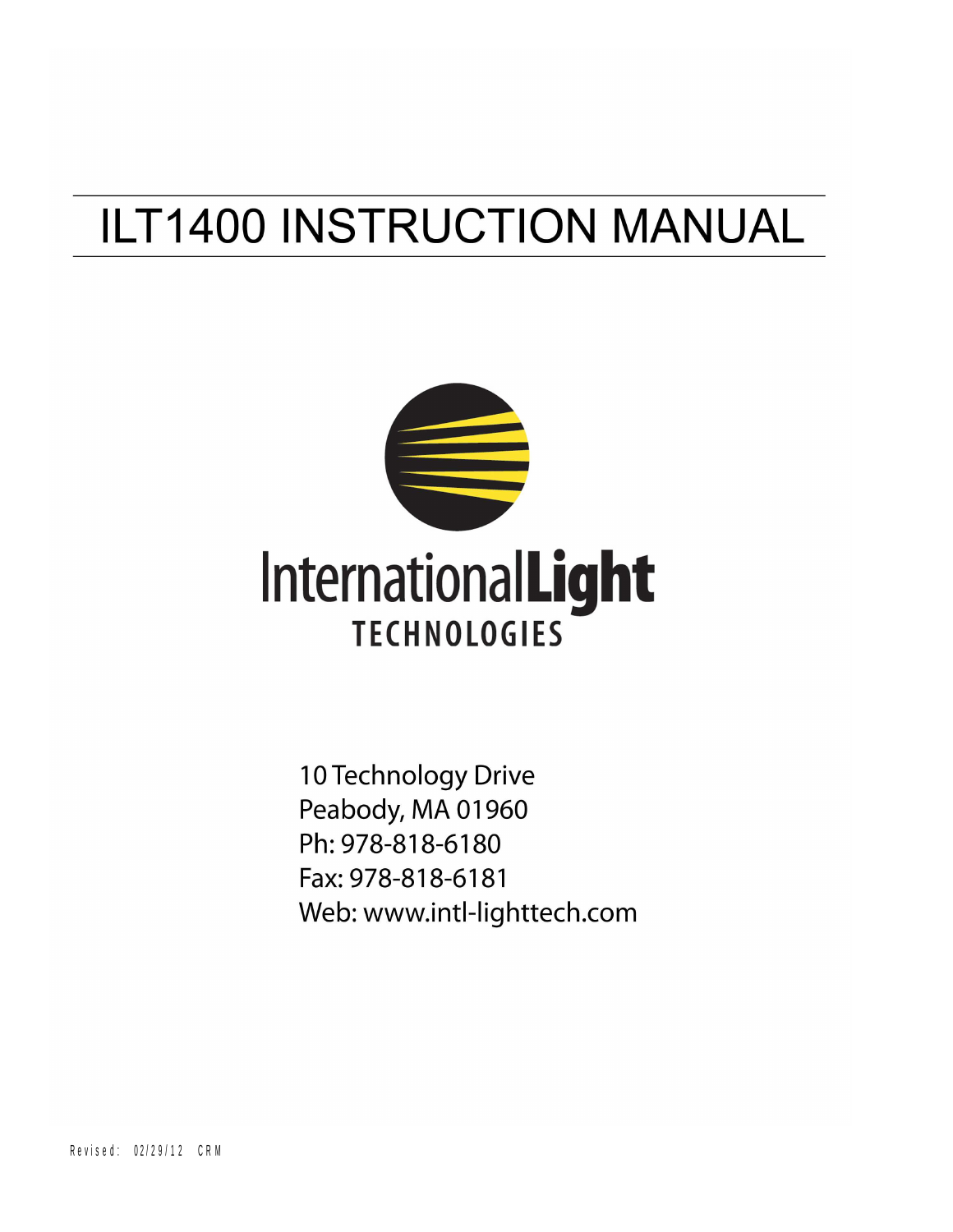# **INSTRUCTION MANUAL:**

# **ILT1400**

# **Radiometer / Photometer**



*© 2012 International Light Technologies, Inc.*

*All Rights Reserved.*

*No part of this publication may be reproduced or transmitted in any form or by any means, electronic or mechanical, including photocopying, recording, or any information storage and retrieval system, without permission in writing from the copyright owner. Requests should be made through the publisher.*

*Technical Publications Dept. International Light Technologies, Inc. 10 Technology Drive Peabody, MA 01960*

*Printed in the United States of America*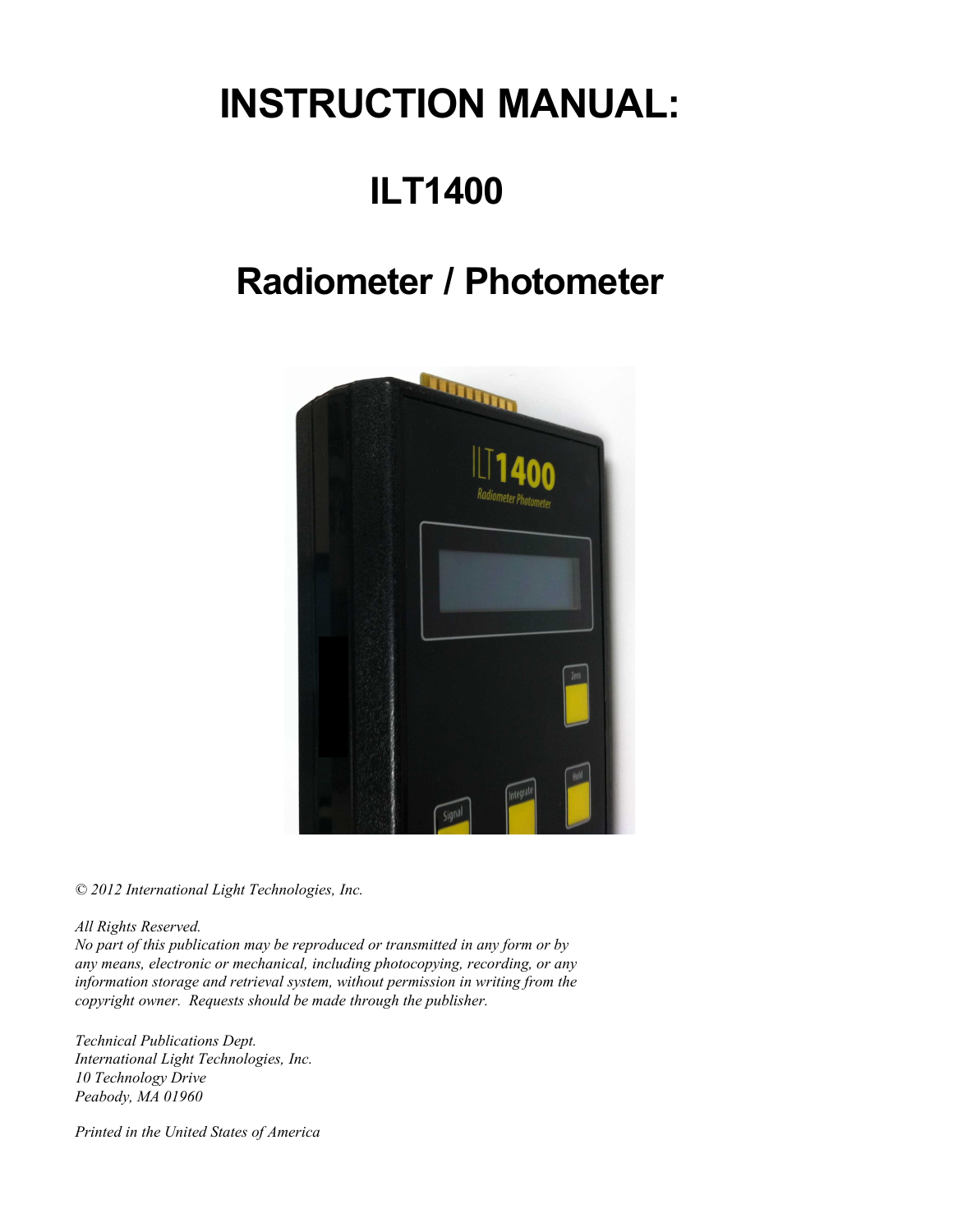# **Contents**

| 1. CONTROLS                                                | 5  |
|------------------------------------------------------------|----|
|                                                            |    |
|                                                            |    |
|                                                            |    |
| 2. OPERATION - QUICK REFERENCE                             | 6  |
|                                                            |    |
|                                                            |    |
|                                                            |    |
|                                                            |    |
|                                                            |    |
| 3. INPUTS - DETECTORS                                      | 9  |
|                                                            |    |
| 3.2 XRL140 - UV STABILIZED SILICON PHOTODIODE DETECTOR  10 |    |
|                                                            |    |
| 3.4 SEL033 - UV STABILIZED SILICON PHOTODIODE DETECTOR  10 |    |
| 3.5 SEL240 - SOLAR BLIND VACUUM PHOTODIODE DETECTOR  10    |    |
|                                                            |    |
|                                                            |    |
|                                                            |    |
|                                                            |    |
| <b>4. OUTPUTS</b>                                          | 11 |
|                                                            |    |
|                                                            |    |
| <b>5. OPTICAL CALIBRATION</b>                              | 16 |
|                                                            |    |
|                                                            | 16 |
| 6. PROGRAM MODE - OPERATION                                |    |
|                                                            |    |
|                                                            |    |
|                                                            |    |
|                                                            |    |
| <b>6.7 SELF CALIBRATION</b>                                |    |
|                                                            |    |
| <b>7. PRECAUTIONS</b>                                      | 22 |
| <b>8. APPLICATIONS</b>                                     | 22 |
|                                                            |    |
|                                                            |    |
|                                                            |    |
|                                                            |    |
|                                                            |    |
|                                                            |    |
|                                                            |    |
|                                                            |    |
|                                                            |    |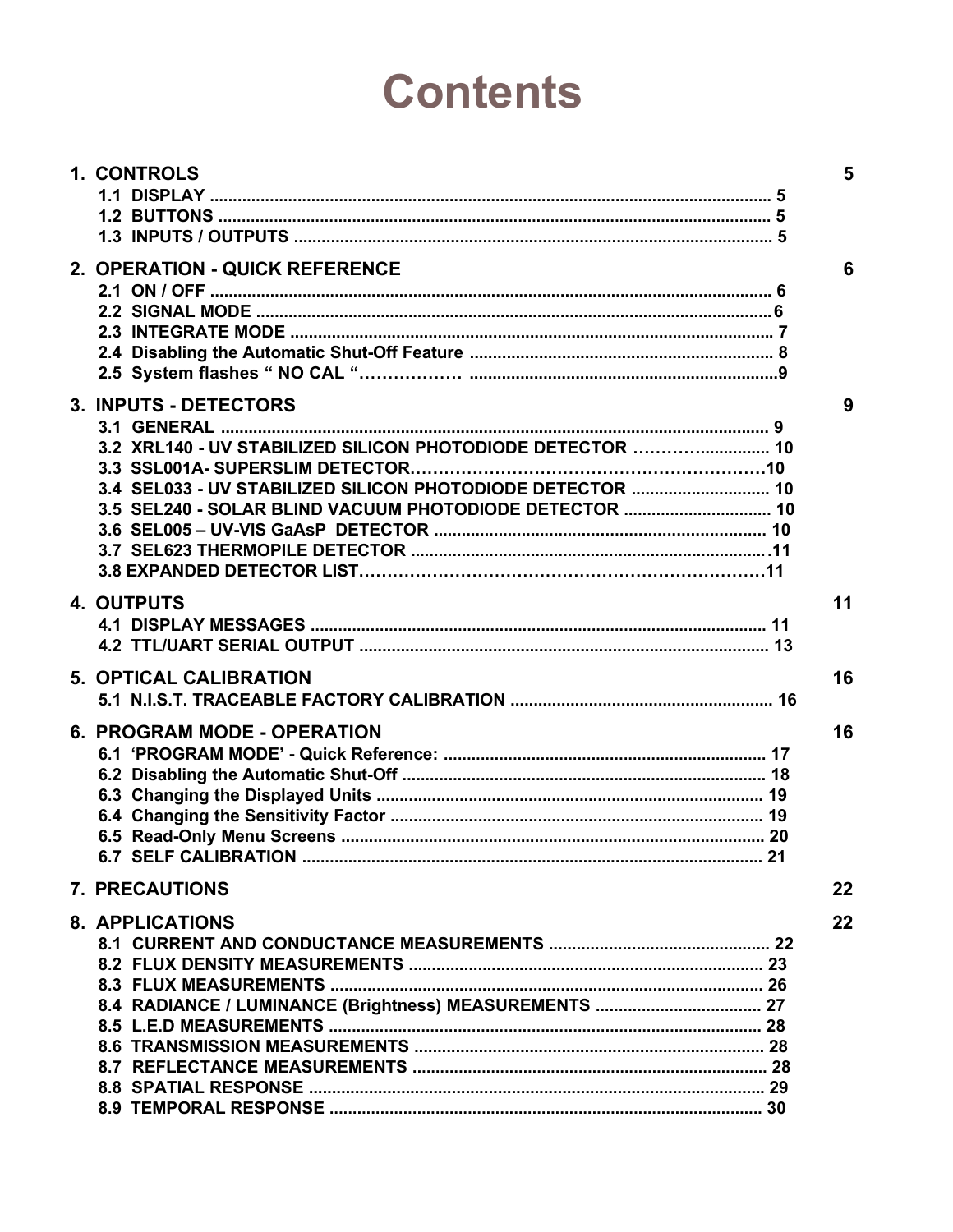| 9. GENERAL SPECIFICATIONS         |    |  |
|-----------------------------------|----|--|
|                                   |    |  |
|                                   |    |  |
|                                   |    |  |
|                                   |    |  |
| <b>10. MAINTENANCE AND REPAIR</b> | 32 |  |
|                                   |    |  |
|                                   |    |  |
|                                   |    |  |
|                                   |    |  |
| <b>11. ONE YEAR WARRANTY</b>      |    |  |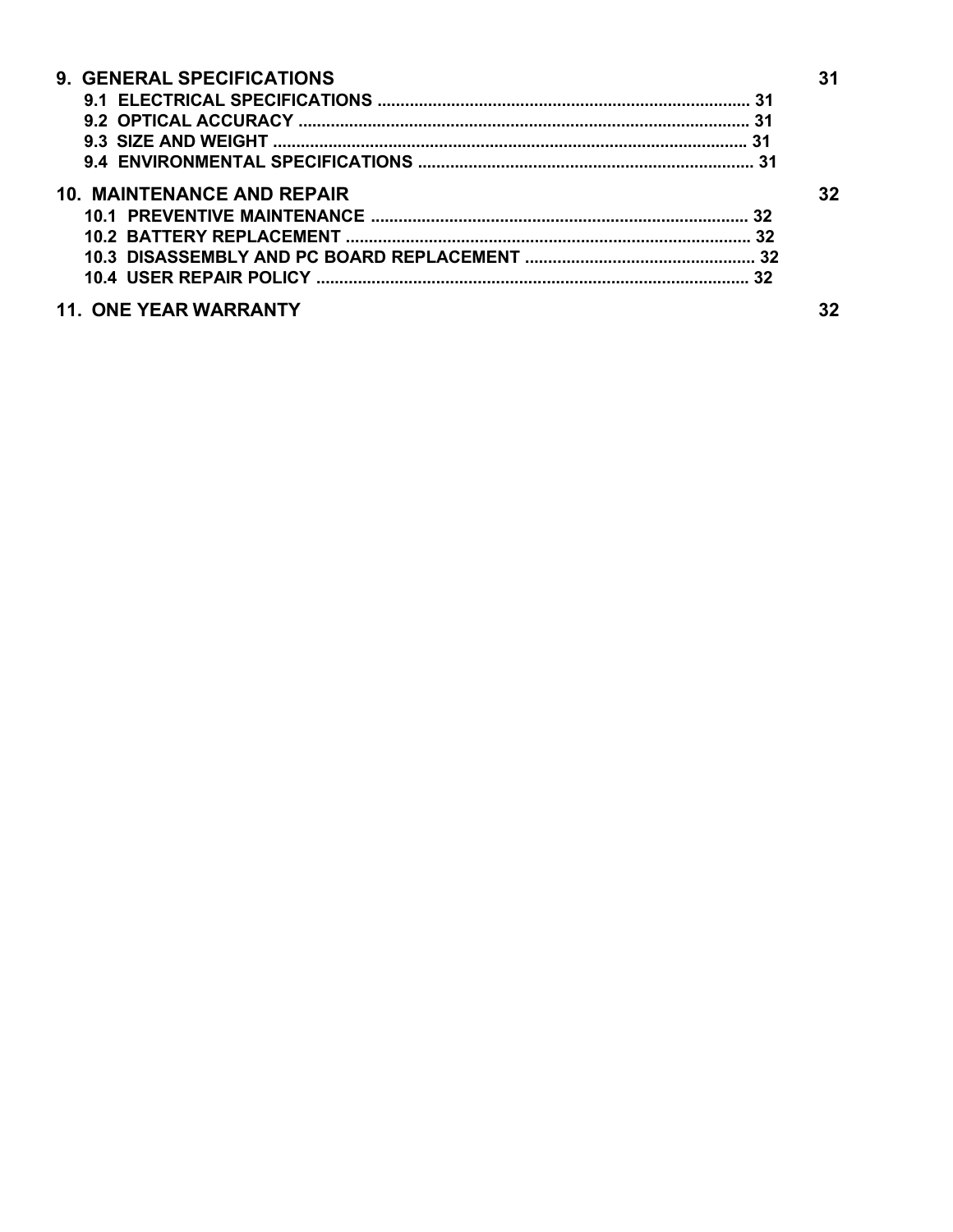# **1. CONTROLS**

### **1.1 DISPLAY**

# +123.4 mW/cm2 SIGNAL

The ILT1400 uses a two line, thirty-two (32) character "Supertwist" Liquid Crystal Display (see above) to portray numerical data, units, mode of operation, and instrument status alphanumerically in bit-mapped graphics. If the instrument is turned on without a detector plugged in, the display will instruct the user to 'SHUT POWER OFF', 'PLUG DETECTOR IN', in order to properly initialize the ILT1400 system.

The top line displays sixteen (16) characters, representing the most recent data and units from the detector. The detector data is displayed in three or four digit (depending on digit reliability) decimal form with a  $+/$ sign. The SI or English optical units are displayed to the right of this numerical data in standard abbreviated form, such as  $mW/cm<sup>2</sup>$  (milliwatts per square centimeter), with the prefix scaling by 1000 as the data autoranges, from femto-  $(10^{-15})$  to mega-  $(10^6)$ . A typical reading for the top line of the display, for example, would be  $+123.4$  mW/cm<sup>2</sup>.

The bottom line also displays sixteen (16) characters of information, representing the mode of operation and the instrument status. The mode of operation, such as 'SIGNAL', 'HI INTEG', 'LO INTEG', or 'ZEROING' is continuously displayed on the left side of the bottom line. The characters to the right are reserved for blinking status messages such as 'HOLD', 'OVR RNG', 'NO OFF' and 'BAT LO', with up to two status messages being alternately displayed. In continuous measurement mode, the bottom line of the display will typically read 'SIGNAL', with the status display blank unless the hold button was depressed or an error situation arises.

### **1.2 BUTTONS**

The five buttons on the front surface of the ILT1400 were designed with ease of operation in mind, with the microprocessor making most decisions for the user.

The 'ON/OFF' button turns the instrument on or off. A detector must be plugged in for the ILT1400 to properly initialize when first turned on. The instrument will automatically turn itself off to preserve the battery life if no buttons are pressed for a period of ten (10) minutes.

The 'SIGNAL' button selects the continuous wave "signal" measurement mode, for continuous monitoring of a light source. The detector memory establishes the detector limits and autoranging units to provide an immediate answer in an easily understood format.

The 'INTEGRATE' button selects the integration mode that was last used, 'HI INTEG' or 'LO INTEG'. Pressing the 'INTEGRATE' button again during integration will reset the integration register to start over at zero, while remaining in the same mode. To select the alternate integration mode, simply press the 'INTEGRATE' button twice within one second and the range will change from 'HI' to 'LO' or vice versa.

The 'ZERO' button causes the instrument to null the present reading to zero. Zeroing can be performed in both the signal and integration modes to subtract ambient light from future readings. Also, the programming mode can be accessed by pressing the 'ZERO' button within 1 second after hitting the 'OFF' button.

The 'HOLD' button temporarily freezes the display to hold a reading for convenience when measuring in a darkroom, or in similar situations where it may be inconvenient to read the LCD display in 'SIGNAL' mode. In integration mode, the 'HOLD' button freezes the latest summation on the display, yet continues to internally integrate, so that intermediate data can be taken without disrupting the integration. Pressing the 'HOLD' button again will unfreeze the LCD to once again display the internal integration without disruption. Pressing the 'INTEGRATE' button again while in 'HOLD' status will reset the integration to start over from zero.

The 'BACKLIGHT' button (ILT1400BL models only) turns the backlight for the LCD on or off.

### **1.3 INPUTS / OUTPUTS**

The ILT1400 contains one I/O connector, the detector card edge connector.

The detector card edge connector performs several functions besides carrying the signal from the detector to the ILT1400. TTL Serial data is accessed through this card edge using a special connector adapter (A512). This connector also provides a selection of positive and negative bias voltages for almost all IL detector configurations, and provides the input for information from the detector memory concerning calibration and units. See section 4.3 for a pinout and general description of the card edge connector.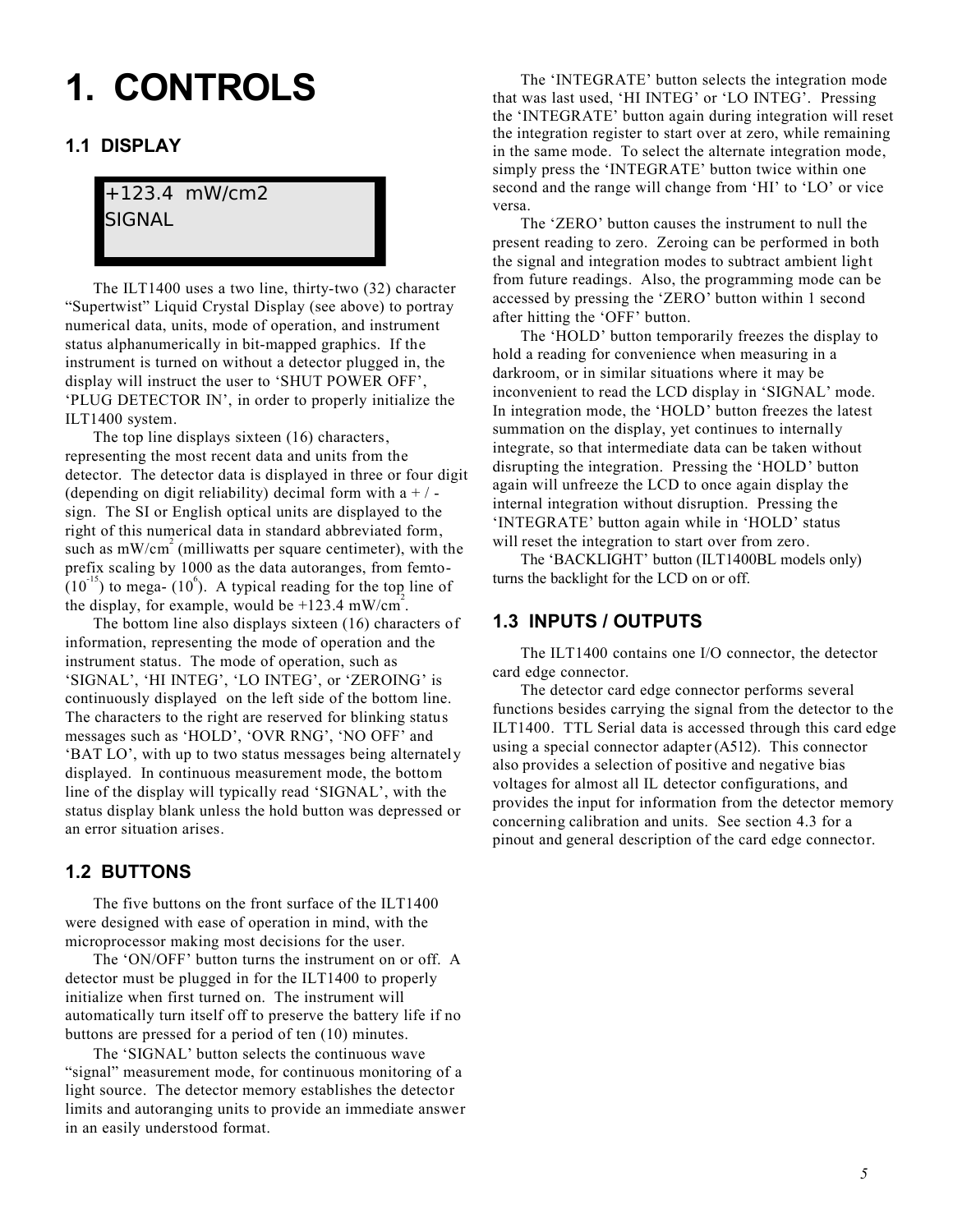# **2. OPERATION - QUICK REFERENCE**

## **2.1 ON / OFF**

#### **2.1.1 Turning On the ILT1400**

# SHUT POWER OFF PLUG DETECTOR IN

A detector must be plugged in when the ILT1400 is first turned on for the instrument to properly initialize and interrogate the detector for calibration factors, range limitations and units information. The instrument will display the message shown above if the unit is turned on without a detector present, and will automatically shut off in thirty seconds. This same message is displayed if the detector is removed while the instrument is running. To remedy this situation, simply turn off the ILT1400, plug in the detector you wish to use, and turn the unit on. The instrument will then initialize itself and enter signal mode automatically.

As an added feature for the EXPERIENCED USER, the ILT1400 will operate in 'PROGRAM' mode by pressing the 'OFF' button, followed by the 'ZERO' button within 1 second, when turning off the instrument.

## **2.2 SIGNAL MODE**

#### **2.2.1 Signal**



The ILT1400 automatically begins operating in 'SIGNAL' mode when turned on with a detector plugged in. Pressing the 'SIGNAL' button in any mode will initiate operation in 'SIGNAL' mode for constant wave measurement. This mode is desirable when measuring any constant source. The unit reads the average steady state light level over a period of 0.5 seconds, then takes a "rolling average" with the last two readings, to smooth out unwanted noise.

# ++++++ mW/cm2 SIGNAL OVR RNG

If the incoming light exceeds the maximum measurement range of the detector, the ILT1400 will blink 'OVR RNG' in the status register display, and the data display will show plus signs instead of numbers  $(*+++++$ W/cm2') on the top line.

|               | 123.4 mW/cm2 |  |
|---------------|--------------|--|
| <b>SIGNAL</b> |              |  |

Any signal that goes below the detector's minimum sensitivity, or "zero floor", will display 000.0 on the LCD. An alternate zero level can also be set using the 'ZERO' button, as described below. If the light level drops below the set zero level, a negative reading will result.

#### **2.2.2 Zero**

+0.000 uW/cm2 ZEROING

+0.000 nW/cm2 **SIGNAL** 

If you cover up the detector and press the 'ZERO' button while in 'SIGNAL' mode, the unit will take a reading of this low level and subtract that reading from all future readings, thereby establishing the 'ZERO' reference condition. This 'ZERO' can be any reference level, such as the ambient room illumination, or unwanted reflections from a single source. If an additional light is turned on, the differential magnitude will appear on the display, exclusive of the previous room light. If the level drops below the ambient zero level, the reading will display a negative number. We recommend limiting unwanted background light to less than 10 percent of the overall reading in order to minimize the effect of variable ambient conditions.

The 'ZERO' button can also be used to subtract a specific wavelength band from future readings with a constant source. The instrument can be zeroed with a sharp cut or a narrow bandpass filter in front of the detector. Future readings will nullify the effect of all wavelengths that were allowed to pass through the known filter during zeroing. CHECK THE ZERO BEFORE TAKING A MEASUREMENT. The last zero level is stored in memory, even after the unit is shut down. Failure to check the zero is the biggest cause for erroneous readings.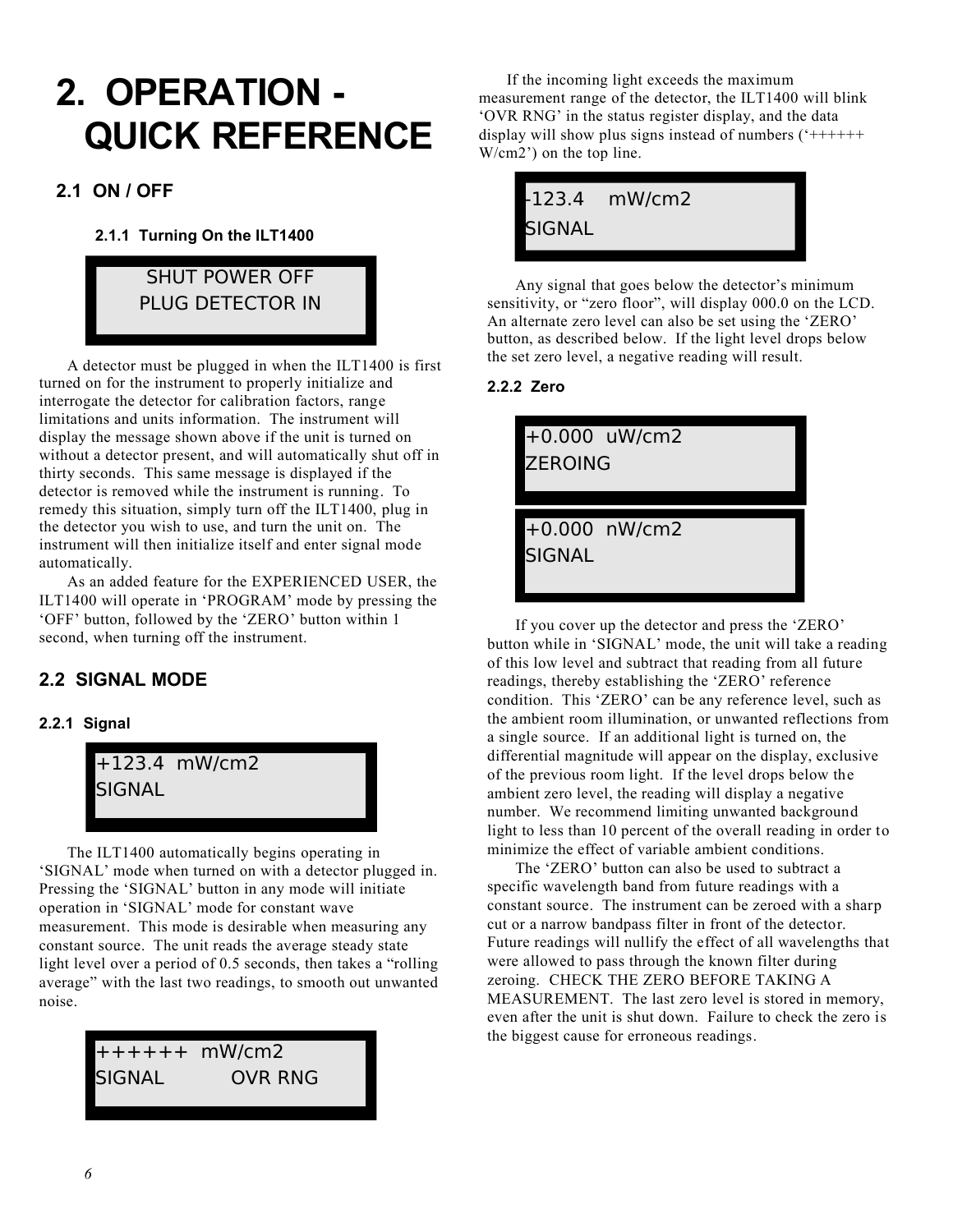#### **2.2.3 Hold**



Pressing the 'HOLD' button while in 'SIGNAL' mode will freeze the last reading on the display, and the word 'HOLD' will blink in the status register of the LCD. To resume constant wave measurement, simply press the 'SIGNAL' button or toggle the 'HOLD' button again and the instrument will return to 'SIGNAL' mode (with the same zero level as before).

## **2.3 INTEGRATE MODE**

The ILT1400 can integrate light, summing up all the energy over time and subtracting ambient energy. The user can select between two overlapping integration ranges, 'HI' and 'LO' 'INTEG', for measuring either high or low level sources. When the 'INTEGRATE' button is pressed, the instrument begins integrating in the measurement range that was last used, 'HI' or 'LO', even if the instrument had been turned off. The alternate range can be selected by pressing the 'INTEGRATE' button twice within one second. 'HI INTEG' mode is desirable for most applications, due to its wide dynamic range and very low noise. 'LO INTEG' is useful for applications requiring high gain for low signal levels.

While integrating, the instrument will not automatically shut off after ten (10) minutes as it normally does in 'SIGNAL' mode. This allows the user to perform integrations for extended periods of time. If the 'HOLD' button is pressed during integration, however, the blinking message 'HOLD' will appear in the status register and the instrument will automatically shut off after ten (10) minutes unless a keypress is detected. The 'HOLD' feature freezes the display but the instrument continues to integrate while in Hold.

#### **2.3.1 High Integrate / Low Integrate**

The best way to differentiate between the high and low integrate modes is to simply describe how the ILT1400 operates internally. The ILT1400 uses a current-tofrequency converter and highly accurate digital bandwidth modulation to digitize the incoming signal data for use by the microprocessor. In 'SIGNAL' mode, the instrument automatically switches between the high (5.0 decades) and low (4.5 decades) auto-ranging measurement ranges with an overlap hysteresis for a total of over 7 decades of dynamic range. The user must select either 'HI INTEG' or 'LO INTEG' by pressing the 'INTEGRATE' button twice within one second. Most users will find that the wide dynamic range and low noise of the 'HI INTEG' mode make it ideal for all but the very lowest level applications, where 'LO INTEG' is required.

# +123.4 mJ/cm2 SIGNAL

In 'HI INTEG' mode, the range for an incoming signal is limited to the top 5.0 decades of the measurement range of the detector, capable of measuring from 3.5 nanoAmps to 350 microAmps with the digital frequency values summed in a 5 byte  $(256^5)$  register. With an external power supply, the instrument can integrate the maximum signal for more than four months, or can integrate the minimum signal for more than 34,000 years! Since a typical signal will fall somewhere between the maximum and minimum in the measurement range, the only practical limit to integration time is the battery life. The ILT1400 draws a mere 26 milliAmps in its low power CMOS circuitry, allowing nonstop integration with four new alkaline cells for approximately 54 hours. Please contact an Applications Engineer at our manufacturing facility for more information on battery life and use of external power supplies.

# +396.4 nJ/cm2 LO INTEG

In 'LO INTEG' mode, the range for an incoming signal is limited to the bottom 4.5 decades of the measurement range of the detector, overlapping with the 'HI INTEG' range by 2 decades. The measurement range in 'LO INTEG' mode is from 10 picoAmps to 400 nanoAmps. The added gain (256 times) and sensitivity of this mode are provided at the expense of a narrower dynamic range, and are limited by increased noise on the low end.

#### **2.3.2 Zero**

The automatic zero function allows the user to eliminate the effect of background light, reflections, or unwanted wavelengths to isolate and integrate only the energy source of interest. The microprocessor automatically subtracts the integral of the zero level energy from the overall integral. To perform this function properly, the background light source that you are subtracting should be fairly stable and/or much less in magnitude than the light source of interest. A good "rule of thumb" is to limit ambient light to under 10 percent of the measured source, thereby minimizing the effect of ambient light variation. By placing a baffle between the light source and the detector during zeroing, ambient light and any incidental reflections from the primary source will be continuously subtracted from the integral. Covering the detector completely during zeroing will establish a very low zero reference, so that the integral will be the sum of all the energy reaching the detector.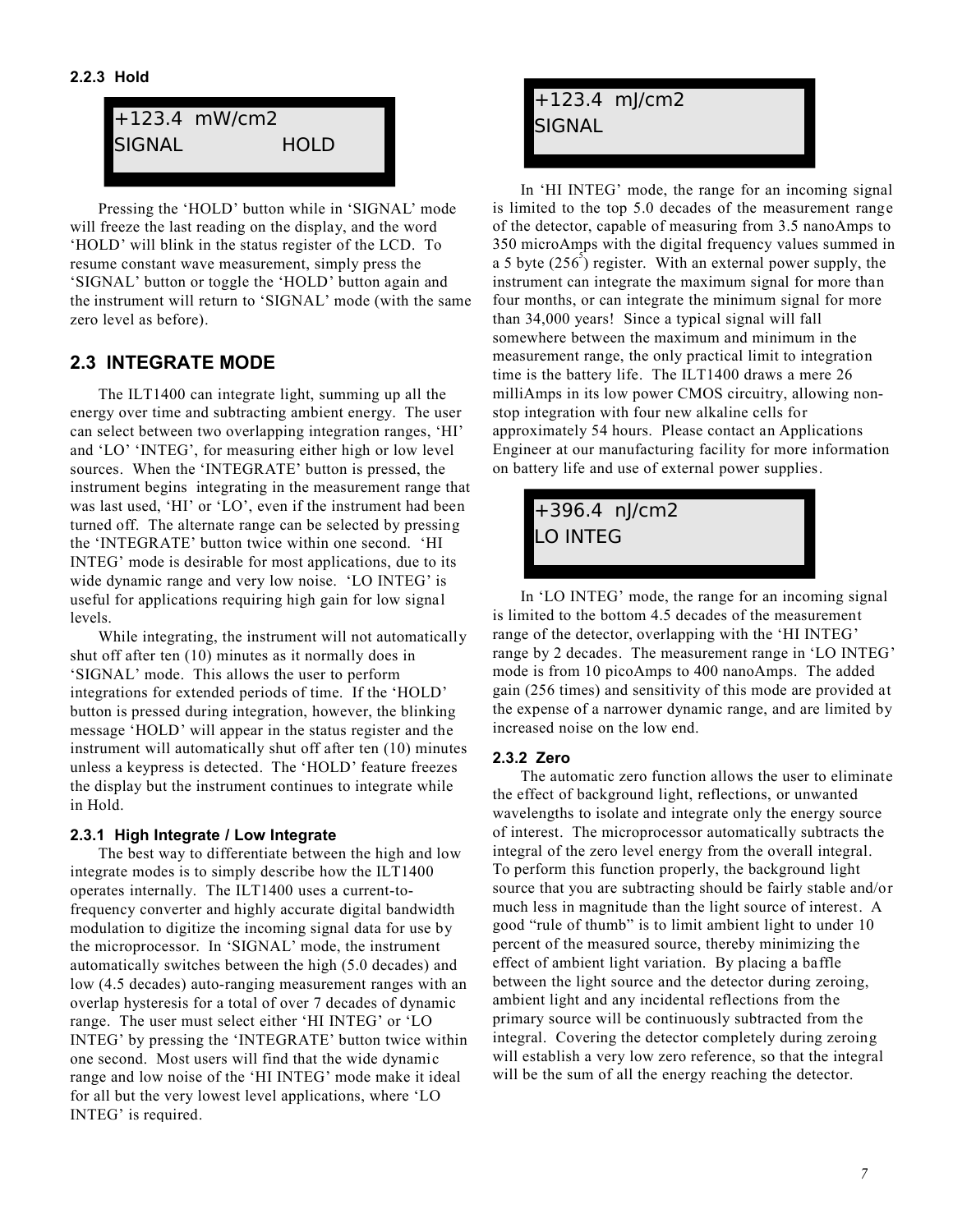# +0.000 uW/cm2 **ZEROING**

# +0.000 NW/cm2 **SIGNAL**

The simplest method for setting the zero level for integration is to press the 'ZERO' button while in 'SIGNAL' mode. If you press the 'ZERO' button when in 'INTEGRATE' mode, the display will indicate that the instrument is 'ZEROING' and then return to 'SIGNAL' mode. This allows the user to evaluate the stability of the subtracted source. When the 'INTEGRATE' button is pressed to begin integration, the ILT1400 will continuously subtract the new zero level from the present integral and from future integrations, until a new zero level is set. BE SURE TO CHECK THE ZERO BEFORE TAKING A MEASUREMENT. The last zero is stored in memory even after the unit is shut down. Failure to check the zero is the biggest cause for erroneous readings. To check the zero, cover the detector or source being measured. If the reading is other than zero, press the zero button to reset with the light source removed.

#### **2.3.3 Hold**



While in 'INTEGRATE' mode, the 'HOLD' button functions to freeze or unfreeze the display, acting as an alternate action "toggle" switch. When you press 'HOLD', the most recent integral is continuously displayed on the LCD, and the word 'HOLD' blinks in the status register. The ILT1400 continues to integrate internally, however. To resume this transparent integration, simply hit the 'HOLD' button again to unfreeze the LCD and continue to display the UNINTERRUPTED integration. This feature is quite useful for taking intermediate readings without affecting the ongoing integration reading. If you press 'INTEGRATE' after holding a reading in integrate mode, the instrument will abandon the previous integration, return to 'INTEGRATE' mode, and begin integrating again from zero.

Please note that although the auto shut-off feature is automatically disabled during integration, when the 'HOLD' feature is activated, the auto shut-off feature will cause the instrument to turn off after ten (10) minutes of inactivity. The automatic shutoff is once again disabled when integration is resumed to provide long term integration measurements.

## **2.4 Disabling the Automatic Shut-Off Feature**

We recommend turning the ILT1400 off when not in use, in order to prolong the life of the batteries. The instrument will automatically turn itself off after a period of ten minutes when in 'SIGNAL' mode. This automatic shutoff feature can be temporarily or permanently disabled. To do this, first press the 'OFF' button with the instrument on, followed within one second by the 'ZERO' button.



The ILT1400 will display the message 'PROGRAM MODE', 'ON/OFF TO EXIT'. Press the 'ZERO' button to select the 'AUTO SHUT-OFF' menu. The 'ZERO' button selects through the numerous changeable 'MENU' screens.



Press the 'INTEGRATE' button to 'INCREMENT' the bottom line between three choices: 'ENABLED (10 min)' for auto shut-off, 'DISABLED (temp.)' to temporarily disable the auto shut-off for one measurement session, and

'DISABLED (PERM.)' to permanently disable the shut-off feature for use with external power supplies. Press 'HOLD' to 'ENTER' the selection in the detector EEPROM or the change in RAM will be reset the next time the instrument is turned on. Permanent changes such as 'ENABLED (10 min)' and 'DISABLED (PERM.)' always must be 'ENTERed', since they must be stored in permanent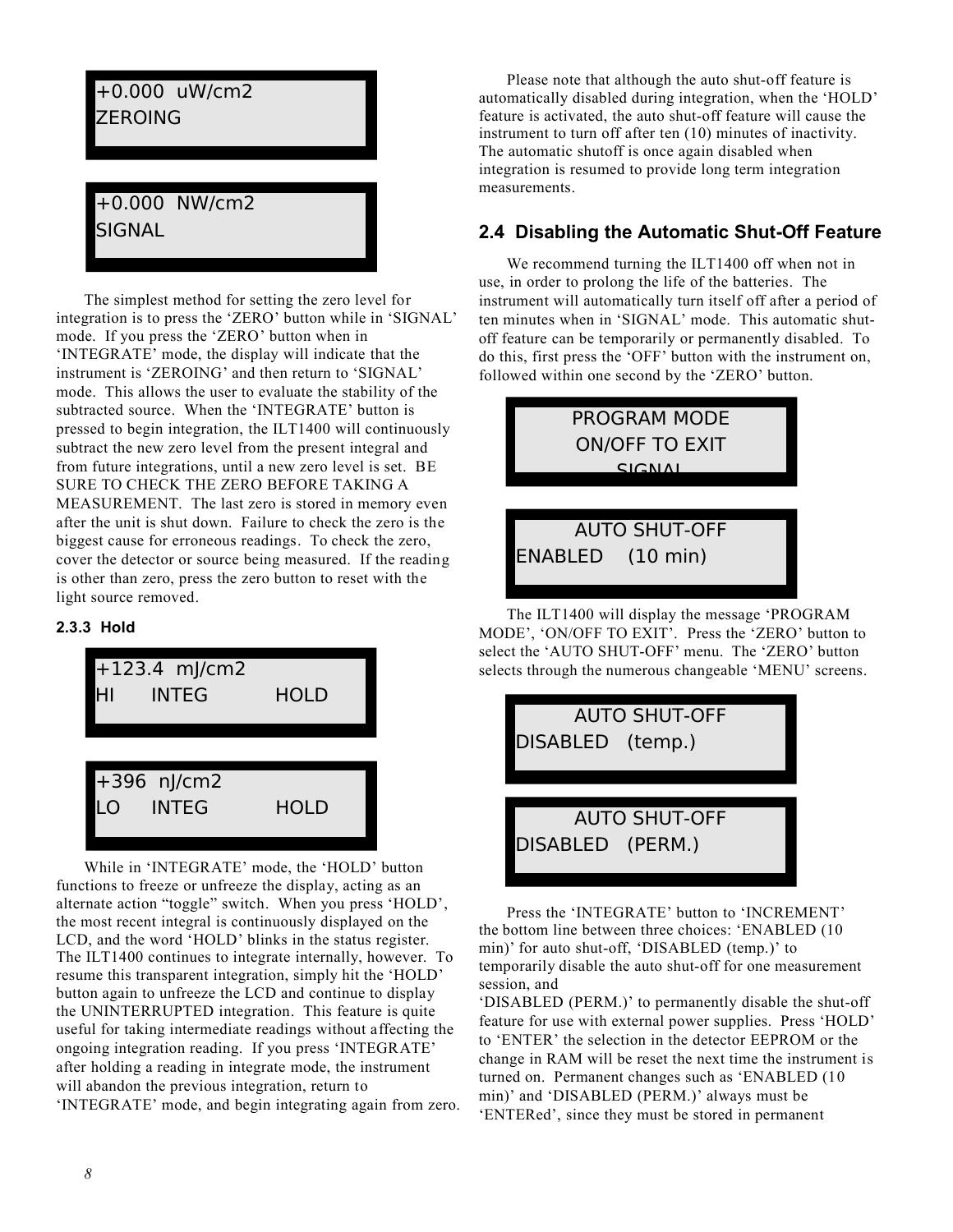EXPERIENCED USER REFER TO SECTION 6.3 ON PROGRAMMING BEFORE EXPERIMENTING WITH THE 'PROGRAM MODE' CAPABILITIES.

Press the 'ON/OFF' button to 'EXIT' the programming mode and return to 'SIGNAL' mode. The message 'NO OFF' will blink in the status register in 'SIGNAL' mode to indicate that the automatic shut-off has been disabled. 'DISABLED (temp.)' will be reset to 'ENABLED (10 min)' when the instrument is turned off. 'DISABLED (PERM.)' or 'ENABLED (10 min)' is permanently stored in the detector EEPROM memory.

# +12.34 mW/cm2 SIGNAL NO OFF

To provide for long duration integration (more than 24 hours), the automatic shut-off feature does not apply to the 'INTEGRATE' modes, except for the case where the 'HOLD' button has been pressed to pause an integration, causing the ILT1400 to turn off in ten minutes if no buttons are pressed, providing that the automatic shut-off feature has not been disabled. The ILT1400 can also be custom programmed to accommodate specialized applications. Please consult an Applications Engineer at our manufacturing facility for additional information.

## **2.5 System flashes "NO CAL"**

The double EEPROM (Electrically Erasable Programmable Read Only Memory) in the "L" connector for the ILT1400 can be erased. The most common cause is static electricity or a large arch of power sometimes caused by turning on very high powered lamp, which send out a surge of electricity. If the system flashes "NO CAL" you will have to follow the steps in chapter 6 to self program your calibration factors, being sure to press hold at the end. If this does not successfully restore the calibration factor, then sensor will need EEPROM replacement. Please contact our service dept for further assistance.

# **3. INPUTS - DETECTORS**

# **3.1 GENERAL**

All ILT1400 detectors attach to the card edge at the top of the ILT1400 meter. The "L" listed in the detector model number signifies the use of the detector card edge connector required for connection to the ILT1400 Meter (ie. SEL, XRL, SPL).The detector card edge connectors have been carefully designed so that detectors and extension cables can be plugged onto the card edge both frontward and backward. The card edge itself consists of 10 connection lines, referenced below.

|  | LINE 1: "DODM" - EEPROM Out and "BUSYNOT"          |
|--|----------------------------------------------------|
|  | LINE 2: "DIDM" - EEPROM input and "DATA"           |
|  | LINE 3: "SKDM" - Clock for EEPROM                  |
|  | LINE 4: "CSDM" - Chip Select for EEPROM or Printer |
|  | LINE 5: "GARD" - Signal Return                     |
|  | LINE 6: "INPUT" - Current Signal Input             |
|  | LINE 7: "GND" - Ground                             |
|  | LINE 8: "RQSNDNOT" - Request to Send (Not)         |
|  | LINE 9: "-5V" - Negative 5 Volts                   |
|  | LINE J: " $+5V$ " - Positive 5 Volts               |
|  |                                                    |



The multiple voltage levels available through the ILT1400 card edge make it possible for the instrument to maximize the performance of detectors with different bias requirements. Each detector in the ILT1400 system is dedicated to a particular combination of input optics, filters, and photosensitive device. The EEPROM located inside each detector head informs the ILT1400 of the specific calibration, units, and range limitations of the dedicated combination. The following several sections explain the general types of photosensitive devices used in our detectors.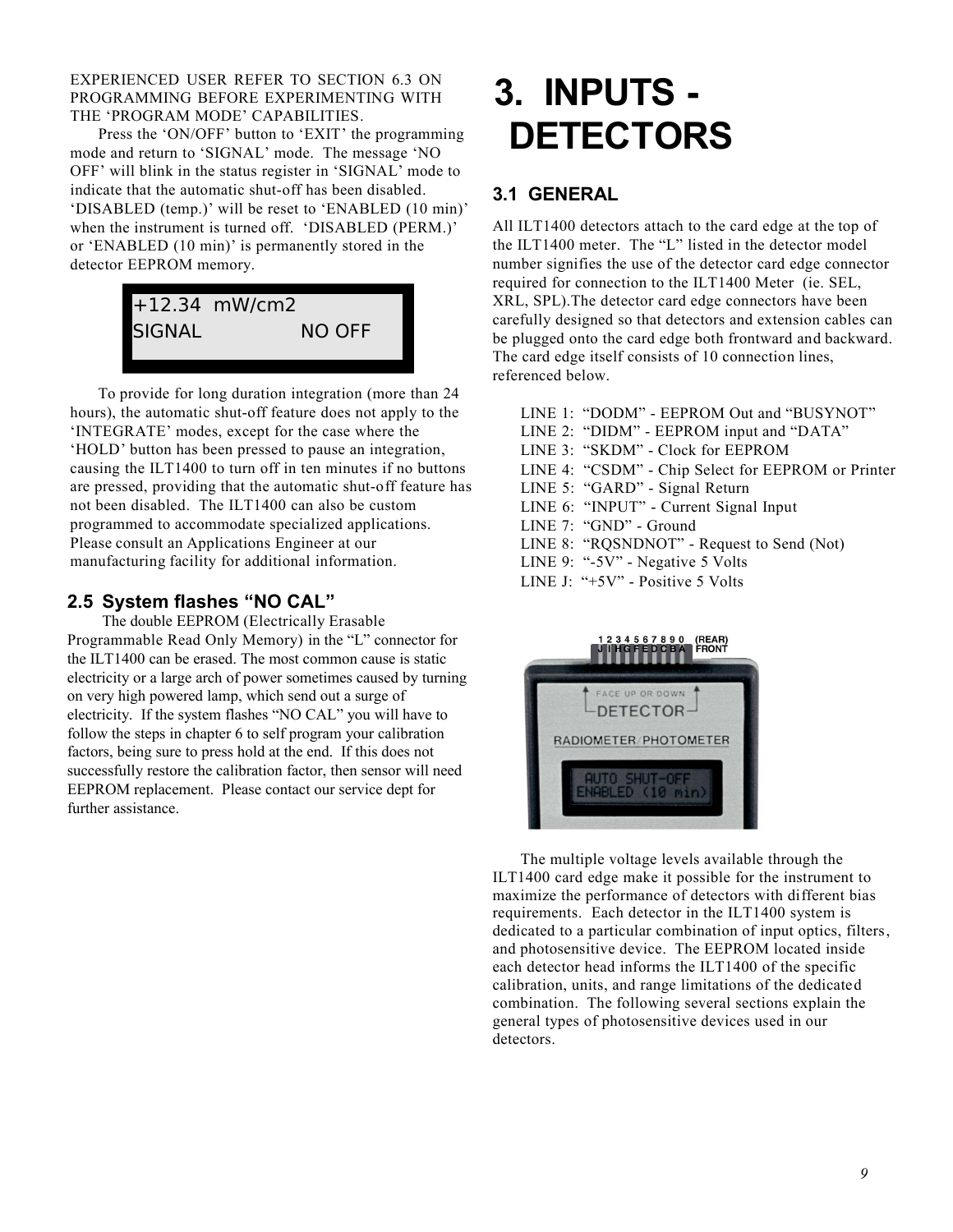## **3.2 XRL140 - UV STABILIZED SILICON PHOTODIODE DETECTOR**

The XRL140 Photoresist and XRL340 Attenuated Photoresist version combine a silicon cell with Photoresist A or B filters in a special low profile remote probe (13 mm x 42 mm dia.). The XRL140 probe can also be custom filtered with our narrow band, sharp cut and other band pass filters to meet customer's spectral requirements. Please contact one of our technical support representatives for assistance with custom sensor.

XRL140A: Dynamic Range: 2.22e<sup>-8</sup> to 7.78e<sup>-2</sup> W/cm<sup>2</sup> Measurement Range: 320-475

XRL340A; Dynamic Range:  $2.50e^7$  to  $8.75e^1$  W/cm<sup>2</sup> Measurement Range: 320-475 nm

XRL140B Dynamic Range: 5.26e<sup>-8</sup> to 1.84e<sup>-1</sup> W/cm<sup>2</sup> Spectral Range: 326 - 401 nm

XRL340B Dynamic Range**:** 5.26e-7 to 1.84e+0 W/cm<sup>2</sup>Spectral Range**:** 326 to 401 nm

XRL140T254 Dynamic Range:  $3.33e<sup>-7</sup>$  to  $1.17e<sup>+0</sup>$  W/cm<sup>2</sup> Measurement range: 249-259 nm, CW 254 nm

### **3.3 SSL001A – SUPER SLIM UV PROBE**

This "Super Slim" UV probe is a 0.64 mm2 silicon detector with built in UV filter. It was designed for use in very low profile applications, such as printed circuit board and printing plate exposure assemblies. Care should be taken when using the SSL001A slim probe to avoid excessive strain or crimping of the cable and/or scratching the surface of the diode.

Dynamic Range:  $1.11e^{-5}$  to  $9.00e^{-1}$  W/cm<sup>2</sup> (limit exposure to prevent heat damage). Spectral Range: 260 - 400 nm. Dimensions: 29 x 38 x 2 mm

### **3.4 SEL033 - UV STABILIZED SILICON PHOTODIODE DETECTOR**

The SEL033 base detector contains a specially coated 0.33 cm<sup>2</sup> UV stabilized silicon cell with a quartz window. The SEL033 is one of our most commonly used sensors. It can be used with a large assortment of filters, input optics and calibrations and covering the broad spectrum of 200- 1100 nm.

SEL033/QNDS2/W Solar Head: Dynamic Range: 5.00e<sup>-7</sup> to 1.75e+0 W/cm². Measurement Range: 200-1100 nm. SEL033/F/QNDS3/HNK15 Laser Power Head. Dynamic Range:  $6.10e^{4}$  to  $2.00e^{2}$  W. Measurement Range: 400-1064 nm SEL033/Y/W Photometric Head:Dynamic Range: 5.98e-2 to 2.09e+5 lux. Spectral Range: 400-700 nm.

SEL033/UVA/TD UVA head: Dynamic range: 2.50e<sup>-8</sup> to 8.75e<sup>-2</sup> W/cm<sup>2</sup> . Measurement range: 315-390 nm.

SEL033/F/W Flat Radiometric Head: Dynamic Range: 7.69e-9 to  $2.69e<sup>-2</sup>$  W/cm<sup>2</sup>. Measurement Range:  $400 - 1064$  nm. SEL033/F/R Narrow Field Radiance Head: Dynamic Range: 1.30e-7 to 4.55e-1 W/cm²/sr. Spectral Range: 400-1064 nm.

## **3.5 SEL240 and SEL220 - SOLAR BLIND VACUUM PHOTODIODE DETECTOR**

The SEL240 utilizes a 50 mm² active area Vacuum photodiode with quartz window (visible blocking) to provide accurate measurement in the Deep Ultraviolet while excluding all Visible and Infrared radiation, with a spectral range from 185-320 nm, with a240 nm peak. The SEL220 includes a fused silica window allowing measurements from 160-320 nm, with a 220 nm peak.

SEL240/UVB1/TD: Sharp Cut UVB Detector Head Dynamic Range:  $1.11e^{-5}$  to  $1.11e^{-1}$  W/cm<sup>2</sup>. Measurement Range: 265-332 nm.

SEL240/UVB/W UVB phototherapy sensor: Dynamic Range:  $1.54e<sup>-6</sup>$  to  $1.54e<sup>-2</sup>$  W/cm<sup>2</sup>. Measurement Range:  $275-310$  nm. SEL240/QNDS2/TD Germicidal Head For low pressure mercury lamps: Dynamic Range: 3.33e<sup>-5</sup> to 3.33e<sup>-1</sup> W/cm<sup>2</sup>.

Measurement Range: 185 - 310 nm.

SEL240/NS254/TD Narrowband Head: Dynamic Range:  $2.08e^{6}$  to  $2.08e^{2}$  W/cm<sup>2</sup>. Measurement range: 249-259 nm 254 CW.

SEL240/T2ACT5 UV Actinic Head:

Dynamic Range: 1.49e<sup>-7</sup> to 1.49e<sup>-3</sup> effective W/cm<sup>2</sup>. Spectral range: 190-400 nm (Also doubles as an Effective Germicidal Radiation Head for measurement in accordance with the IES Luckiesh and DIN standards: 235-307 nm Effective Germicidal).

SEL220/NS185 Narrow Band Germicidal / Ozone Head: Dynamic Range: 2.50e<sup>-7</sup> to 2.50e<sup>-3</sup> W/cm<sup>2</sup>. Measurement Range: 165-200 nm.

### 3.6 **SEL005 - UV-VISIBLE GaAsP DETECTOR**

The SEL005 base detectors contain a 5.2 mm² Gallium-Arsenide-Phosphide detector with quartz window. The SEL005 is most commonly used in applications requiring IR blocking and is required for use with most of the WBS wide band filters due to their secondary response in the NIR. [SEL005/UVA/TD](http://www.intl-lighttech.com/products/detectors/1400systems/sel005uvatd) Solar UVA Head: Dynamic Range: 2.33e-7 to  $8.14e^{1}$  W/cm<sup>2</sup>. Measurement Range:  $315-390$  nm. SEL005/WBS320/TD UV Curing Head: Dynamic Range: 1.82e-7 to 6.36e-1 W/cm². Measurement Range: 250-400 nm. SEL005/NS335/TD Narrow Band UV Curing Head: Dynamic Range: 2.33e<sup>-6</sup> to 8.14e<sup>+0</sup> W/cm<sup>2</sup>. Measurement Range: 330-340 nm.

SEL005/TLS312/TD UVB narrow band phototherapy: Dynamic Range:  $2.50e^{-6}$  to  $8.75e^{-2}$  W/cm<sup>2</sup>. Measurement Range: 312 nm CW.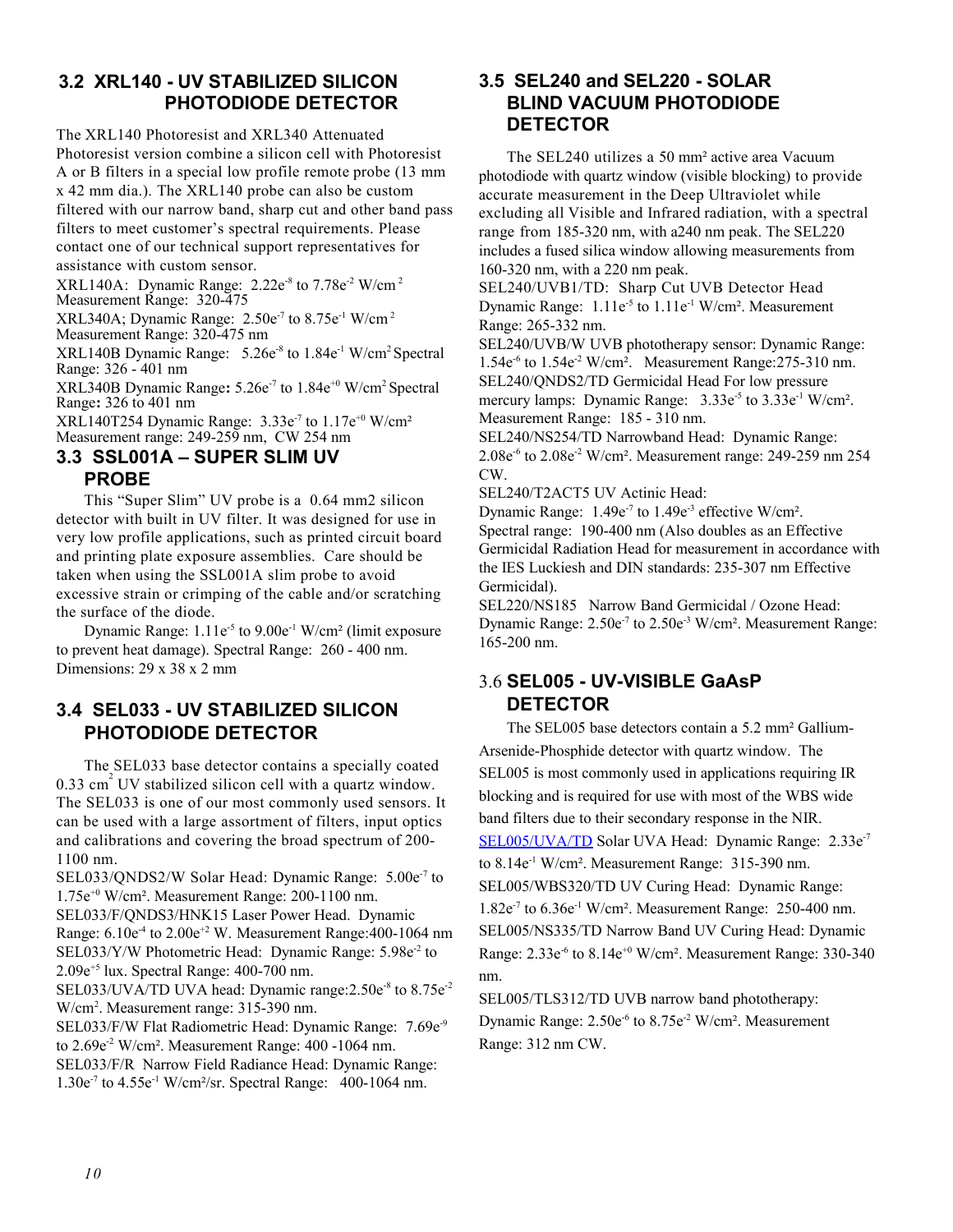## **3.7 SEL623 THERMOPILE DETECTOR**

The SEL623 series detectors utilizes a 4 mm<sup>2</sup> multijunction thermopile detector with quartz window and built in preamplifier to provide a nearly flat spectral response over the extremely wide range of 200 to

4200 nm. The multi-junction thermopile is designed to measure the average power of high peak power, low duty cycle pulsed lasers. The SEL623 is also useful for high intensity applications such as solar irradiance measurement. SEL623/H/N/K15: Laser Power Probe: Dynamic Range: 3.00e-3 to  $3.00e^{+1}$  W. Measurement Range:  $200-2100$  nm. SEL623/K9: Solar Irradiance Probe: Dynamic Range: 2.00e<sup>-5</sup> to 9.67e<sup>-2</sup> W/cm<sup>2</sup>. Measurement Range: 200-4200 nm. SEL623/SCS695/W IR Hazard Head: Dynamic Range: 8.57e<sup>-5</sup> to 4.14e-1 W/cm2. Measurement Range: 695 - 2100 nm.

## **3.6 Additional Photodetectors**

Below is a list of the additional detectors available for use with the ILT1400. Since our product line is continuously growing please visit out website for an updated list if you cannot find your detector listed.

| SEL007/U IR              | 7 mm <sup>2</sup> detector with spectral range from |  |  |
|--------------------------|-----------------------------------------------------|--|--|
| InGaAs Detector          | 850-1700nm.                                         |  |  |
| <b>SEL100/U</b>          | 100 mm <sup>2</sup> silicon detector, quartz        |  |  |
| <b>Broadband Silicon</b> | window. Spectral Response: 200-                     |  |  |
| Detector                 | 1100nm, 950nm peak.                                 |  |  |
| SEL185/U Gold            | 50 mm <sup>2</sup> active area Au Cathode           |  |  |
| Cathode Vacuum           | Vacuum photodiode.Spectral Range:                   |  |  |
| <b>UV</b> Detector       | 160-240nm, 185nm peak.                              |  |  |
| SEL320/U UV              | Provides Uniform sensitivity from 200-              |  |  |
| Gallium Nitride          | 320 nm. Dimensions: 20 x 42 mm dia.                 |  |  |
| <b>SEL324/U</b>          | Large 324 mm <sup>2</sup> active area silicone      |  |  |
| <b>Broadband Silicon</b> | detector. Dimensions: 20 x 42 mm dia.               |  |  |
| <b>SEL365/U UV</b>       | Provides Uniform sensitivity from 200-              |  |  |
| Gallium Nitride          | 365 nm. Dimensions: 20 x 42 mm dia.                 |  |  |
| SEL624/U Multi-          | 4 mm <sup>2</sup> thermopile detector with KBr      |  |  |
| junction Thermopile      | window. Spectral range: 0.2-40 micron,              |  |  |
| Detector                 | $flat > 1.0$ micron.                                |  |  |
| SEL625/U Multi-          | 4 mm <sup>2</sup> thermopile detector with BaF2     |  |  |
| junction Thermopile      | window. Spectral range: 0.2-15 micron,              |  |  |
| Detector                 | flat $> 1.0$ micron.                                |  |  |
| SPL024F Laser            | 1.2 mm2 silicon detector in pen-like                |  |  |
| Power / Irradiance       | housing with 5.5 mm aperture opening,               |  |  |
| Probe                    | internal integrating sphere, and F Flat             |  |  |
|                          | Filter. Measurements in W or W/cm <sup>2</sup> .    |  |  |
| SPL024Y Photopic         | 1.2 mm2 silicon detector in pen-like                |  |  |
| Pen Probe                | housing with 5.5 mm aperture opening,               |  |  |
|                          | internal integrating sphere, Y Filter,              |  |  |
|                          | Measurement in Lumens or lux.                       |  |  |
| SPL025F Radiance         | 1.2 mm2 silicon detector in pen-like                |  |  |
| Pen Probe                | housing with radiance optics, and F Flat            |  |  |
|                          | Filter, readout in W/cm <sup>2</sup> /sr.           |  |  |
| SPL025Y Contact          | 1.2 mm2 silicon detector in pen-like                |  |  |
| Luminance Pen            | housing with luminance optics, Y Filter.            |  |  |
| Probe                    | Measurement in cd/m2.                               |  |  |
| <b>SCL110</b>            | Photopic response from 400-700nm                    |  |  |
| <b>Illuminance Probe</b> | with a .64 mm dia active area silicon               |  |  |
|                          | detector.                                           |  |  |
| <b>SCL144 Bilirubin</b>  | Spectral response from 422-488nm with               |  |  |
| Phototherapy Probe       | a stable silicon detector.                          |  |  |

# **4. OUTPUTS**

### **4.1 DISPLAY MESSAGES**



The 32 character Liquid Crystal Display simultaneously displays two lines of information. The top line displays the four digit decimal numerical data and the appropriate autoranged optical units. The numerical data appears in three or four digit decimal form, providing a minimum resolution of 0.5 % to ensure reliable, easy to read information. The alphanumeric units, displayed to the right of the decimal data, are automatically ranged in the following standard three decade SI prefix increments:  $f -$  ("femto",  $10^{-15}$ ), p-("pico",  $10^{-12}$ ), n- ("nano",  $10^{-9}$ ),  $\mu$ - ("micro",  $10^{-6}$ ), m- $\mu$ <sup>"</sup>milli", 10<sup>3</sup>), k- ("kilo", 10<sup>3</sup>), M- ("Mega", 10<sup>6</sup>). The base units are dependent on the type of detector and calibration, and can be chosen from the following list or custom specified: Amperes, Watts, W/cm<sup>2</sup> (Watts per square centimeter),  $\frac{W}{cm^2}$ /sr (Watts per square centimeter per steradian), W/cm<sup>2</sup>/nm (Watts per square centimeter per nanometer),  $\text{Im/ft}^2$  or fc (lumens per square foot, or footcandles), lux or  $\lim_{n \to \infty} \int_0^1$  (lux, or lumens per square meter), fL (foot-Lamberts), E/cm 2 (Einsteins per square centimeter), cd/cm 2 (Candelas per square centimeter), cd/m 2 (Candelas per square meter). When integrated, these same units become Coulombs, Joules,  $J/cm^2$ , etc, respectively.

The bottom line displays the present mode of operation and the instrument status, to indicate the type of measurement being performed as well as any special conditions that exist, such as a low battery. Error messages appear in the instrument status register or across the entire display to alert the user to special situations, and are listed below along with the standard mode of operation messages.

# SHUT POWER OFF PLUG DETECTOR IN

'SHUT POWER OFF, PLUG DETECTOR IN': This message appears across the entire screen when either the instrument is turned on without a detector plugged in, or the detector is removed during normal operation. The ILT1400 will automatically turn itself off within 30 seconds after this message appears. Press the 'ON/OFF' button to turn the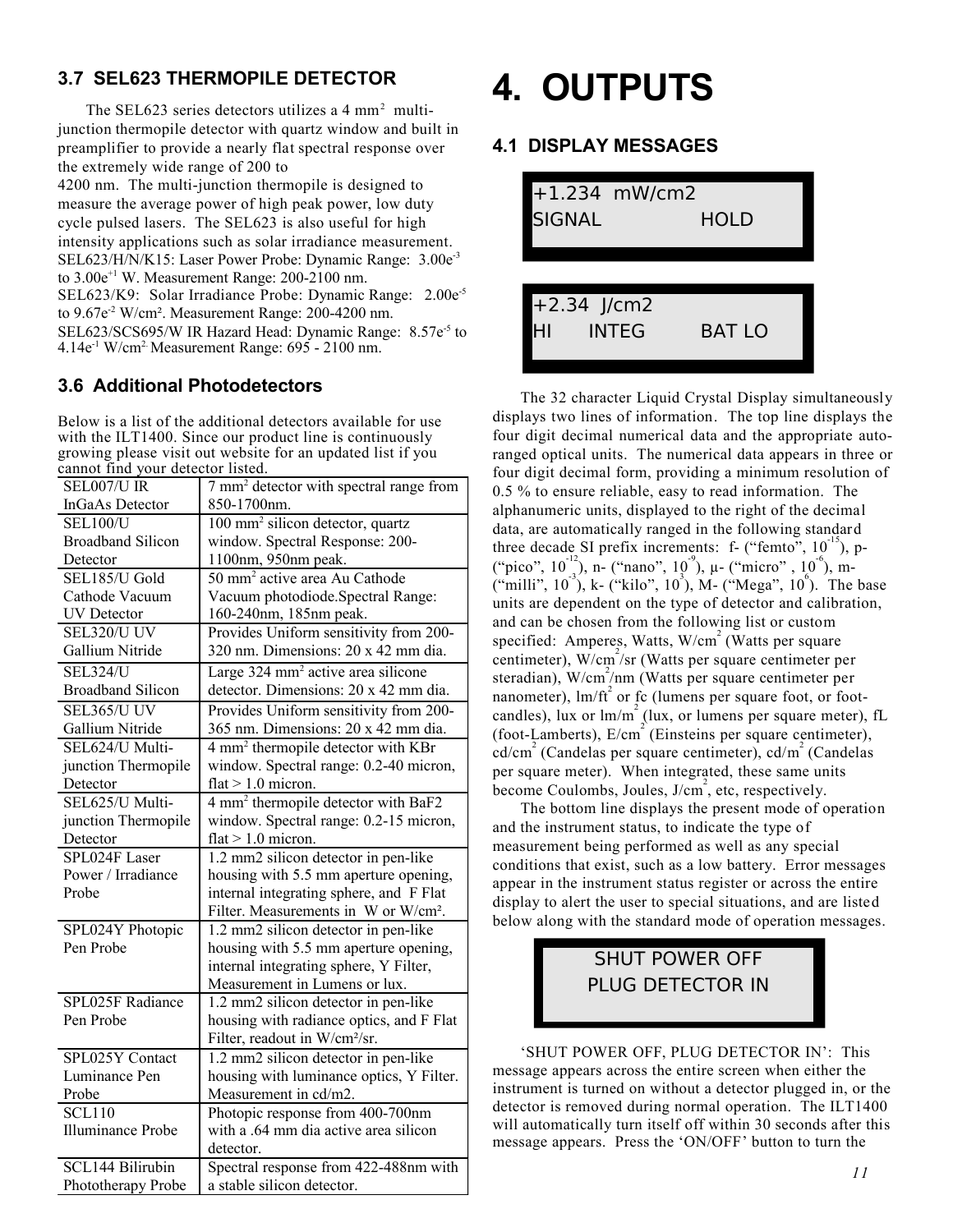instrument off, plug in a detector, and press the 'ON/OFF' button again to turn the ILT1400 on and enter 'SIGNAL' mode.

| $+12.34$ fc<br><b>SIGNAL</b>  |  |
|-------------------------------|--|
| $+132.8$ lux<br><b>SIGNAL</b> |  |

'SIGNAL': This message is displayed continuously in the 'mode of operation' register (lower left corner of the LCD) after the 'SIGNAL' button has been pressed, indicating that the instrument is in constant wave measurement mode.



'HI INTEG' or 'LO INTEG': One of these messages is displayed continuously in the 'mode of operation' register (lower left corner of the LCD) after the 'INTEGRATE' button has been pressed, indicating that the instrument is in light integration mode. Press the 'INTEGRATE' button twice within one second to alternate between the 'HI' and 'LO' integration ranges. Press the integrate button once to reset the integral register in that mode to zero.



'ZEROING': This message is displayed temporarily in the 'mode of operation' register (lower left corner of the LCD) after the 'ZERO' button has been pressed, measuring the present light level and subsequently returning to 'SIGNAL' mode while subtracting this ambient light from future readings.



'HOLD': This message will blink in the 'status' register (lower right corner of the LCD) after the 'HOLD' button has been pressed, activating the 'HOLD' feature. The most recent reading will be frozen on the data display. To remove the 'HOLD' status, toggle the 'HOLD' button again or hit a function key ('SIGNAL', 'INTEGRATE', or 'ZERO') to select a new mode of operation.



'BAT LO': This message will blink in the 'status' register (lower right corner of the LCD) when the 6 VDC battery voltage drops below 4.95 V. The instrument will operate for approximately 54 hours before the 'BAT LO' error status appears. The ILT1400 internal computer will continue to operate until the battery voltage falls below 4.7 V, (approximately 10 hours after 'BAT LO' appears), but accuracy can no longer be guaranteed. An external power supply between 5 Volts and 15 Volts DC (an automobile battery, for example) can be used where continuous use is expected.



'OVR RNG': This message will blink in the 'status' register (lower right corner of the LCD) when the input detector signal exceeds the measurement range of the system. In addition, plus signs take the place of numerals in the data display, so that the top line will read  $'$ ++++++ $W/$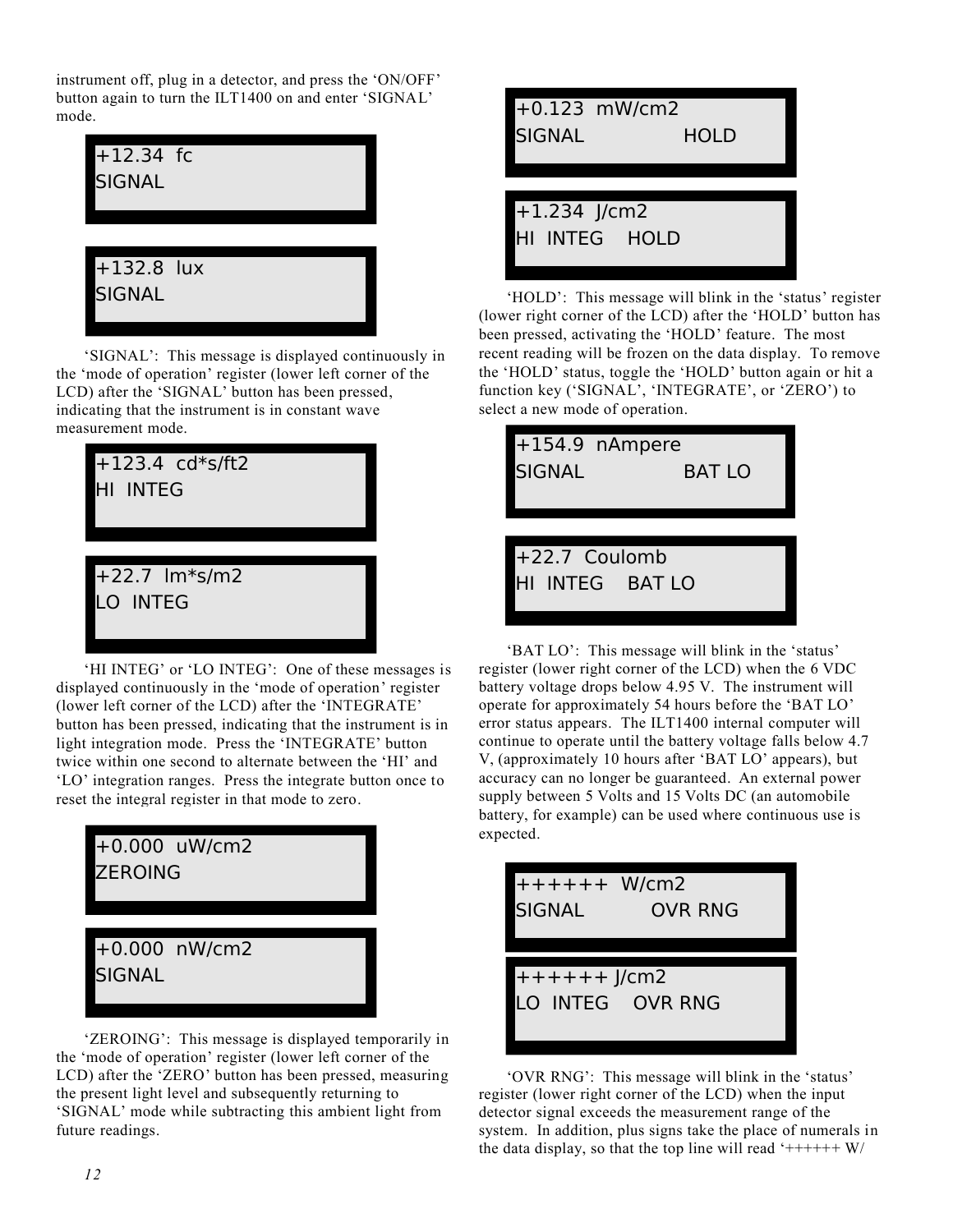cm2'. If the signal over ranges in 'LO INTEG' mode, hit the 'INTEGRATE' button twice within one second to switch to 'HI INTEG' mode and a higher signal range.



'PROGRAM MODE, ON/OFF TO EXIT': This message appears across the entire screen when entering the 'PROGRAM' mode by pressing the 'ZERO' button within 1 second after pressing the 'OFF' button. We strongly recommend that EXPERIENCED USERS refer to section 6.3 before attempting to use this mode. Press 'ZERO' to select through the list of changeable 'MENU' screens. Press 'SIGNAL' to 'SELECT' the digit or line to be changed. Press 'INTEGRATE' to 'INCREMENT' the digit or line that has been selected. Press 'HOLD' to 'ENTER' a change permanently in the detector EEPROM. All changes, whether 'ENTERed' or not, appear as a temporary change in the RAM. Press 'ON/OFF' to 'EXIT' this mode at any time.



'NO OFF': This message will blink in the 'status' register (lower right corner of the LCD) when the automatic 10 minute shutoff feature has been disabled. This indicates that a previous user selected 'AUTO SHUT OFF' 'DISABLED' using the programming mode capabilities.

## **4.2 SERIAL OUTPUT**

Detector Edge Connector Pinout:

LINE 1: "DODM" - EEPROM Out and "BUSY NOT" LINE 2: "DIDM" - EEPROM Input and "DATA" LINE 3: "SKDM" - Clock for EEPROM LINE 4: "CSDM" - Chip Select for EEPROM or Printer LINE 5: "GARD" - Signal Return LINE 6: "INPUT" - Current Signal Input LINE 7: "GND" - Ground LINE 8: "RQSNDNOT" - Request to Send (Not)

LINE 9: "-5V" - Negative 5 Volts LINE J: "+5V" - Positive 5 Volts

Request to Send ("RQSNDNOT") and Chip Select ("CSDM") are held low. An external button can be wired between "RQSNDNOT" and "GND" to provide remote sampling. When the switch is closed, connecting PIN 2 to PIN 4, the ILT1400 will send a continuous stream of data at a rate of one line (one reading) per second. The output is expressed in digital exponential notation. The ILT1400 transmits data once every 0.5 seconds.

1234567890 (REAR)<br>UIHGEEDCBA FRONT

FACE UP OR DOWN DETECTOR-RADIOMETER/PHOTOMETER

For users who wish to connect to a computer, the A512 Serial Adapter cable (mini-USB connector) is available and outputs serial UART data with a direct correlation to the value displayed on the LCD display. This is typically used for an immediate hard copy of time variation or optical profiling measurements. We provide Complimentary LabVIEW® Virtual Instrument drivers on our website: http://www.intl-lighttech.com/library/software/

 For the more experienced users who wish to connect to a computer or data collecting device we provide detailed information on the data format. One of the big advantages of the serial output is the ability to interface directly with most computer user ports without buying an expensive hardware adapter. A small machine language (or even BASIC) program can often make a direct connection possible. We can also provide a copy of a very basic program to get users started.

The ILT1400 Serial Output Port transmits a 12 byte, fixed field scientific notation reading (4 numerical mantissa digits with a  $+/-$  sign and decimal point, the letter e, 2 exponent digits with a  $+/-$  sign, a carriage return, and line feed).

#### **4.2.1 Baud Rate**

The ILT1400 is factory set to an asynchronous baud rate of 1200 BPS. Baud rate is the number of bits per second transmitted in each word. In this case, there are 10 bits transmitted per character, which translates to a maximum of 120 characters per second. In actual practice, however, the ILT1400 computer sends character data only half the time, resulting in one transmitted character every  $1/$ 60 of a second. This is typical for asynchronous data transmissions.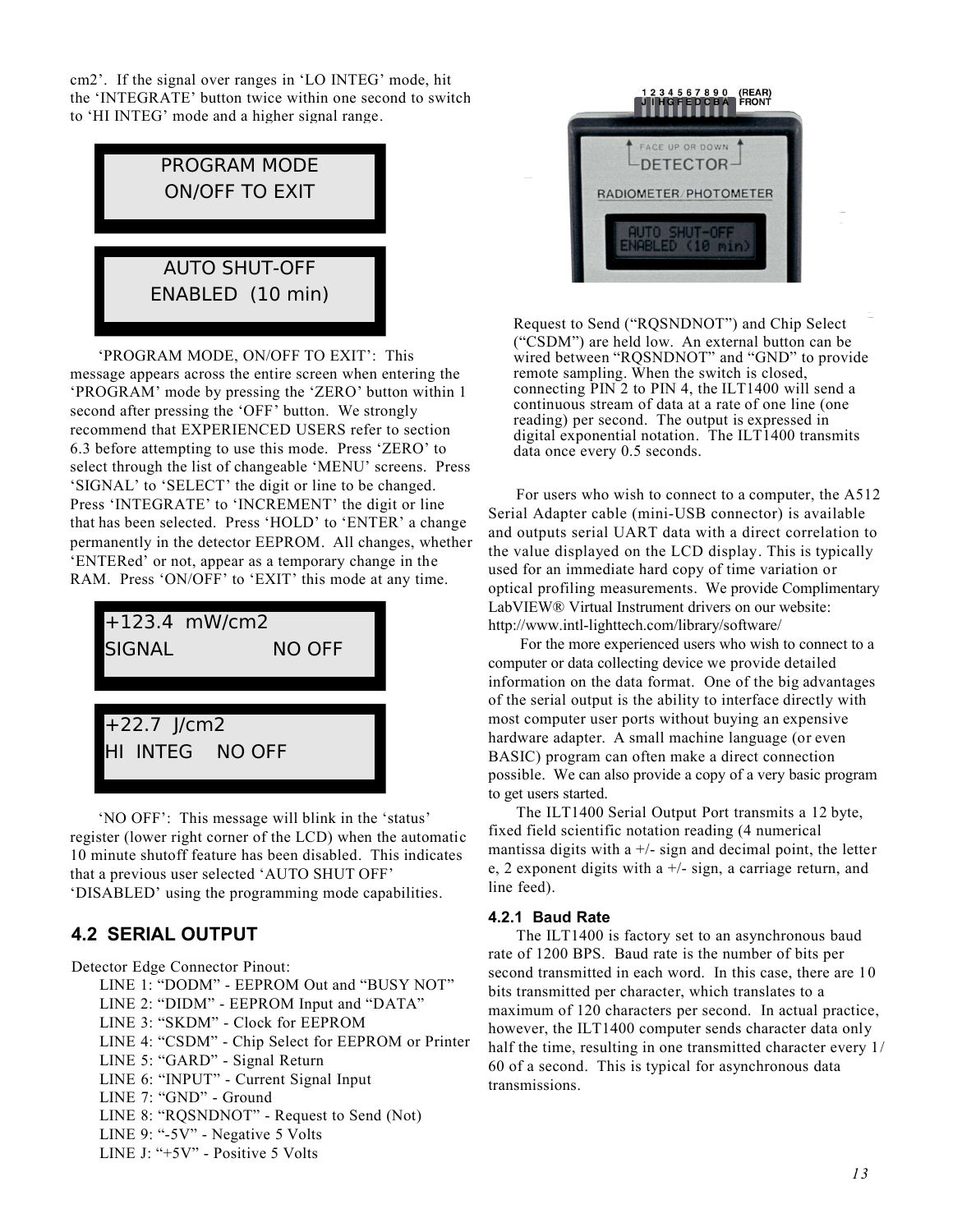#### **4.2.2 Character Format**

The 20 bits that make up each character word are comprised of 1 start bit, 8 data bits, and 11 stop bits. The extra 10 stop bits provide a necessary delay to allow the microprocessor to perform its other duties. Thanks to crystal control, the length of a single character (before the stop bit) is exactly 7.5 milliseconds, followed by a stop bit delay of exactly 9.17 milliseconds. The following diagram shows the voltage waveform for the serial character format of the number "5". The binary number is transmitted in reverse order, from least to most significant digit. The most significant digit is always a binary zero  $(+ 5$  Volts), which ensures a negative leading edge to the first stop bit.



| ASCII          | Decimal | Hex            | <u>Binary</u>                                              |
|----------------|---------|----------------|------------------------------------------------------------|
| LF             | 10      | 0a             | 00001010                                                   |
| <b>CR</b>      | 13      | 0d             | 00001101                                                   |
| $+$            | 43      | 2 <sub>b</sub> | 00101011                                                   |
|                | 45      | 2d             | 00101<br>101                                               |
|                | 46      | 2e             | 001<br>0 1 1 1 0                                           |
| 0              | 48      | 30             | 10000<br>001                                               |
| 1              | 49      | 31             | 10001<br>001                                               |
| $\overline{c}$ | 50      | 32             | 00110010                                                   |
| 3              | 51      | 33             | 001<br>1001<br>$\overline{1}$                              |
| $\overline{4}$ | 52      | 34             | 10100<br>001                                               |
| 5              | 53      | 35             | 001<br>10101                                               |
| 6              | 54      | 36             | 101<br>001<br>10                                           |
| 7              | 55      | 37             | 001<br>1<br>0 <sub>1</sub><br>-1-1                         |
| 8              | 56      | 38             | 0<br>$\theta$<br>1<br>1<br>000<br>1                        |
| 9              | 57      | 39             | 0<br>1<br>1<br>$\Omega$<br>1<br>0 <sub>1</sub><br>$\Omega$ |
| e              | 101     | 65             | 0<br>00101<br>$\mathbf{1}$<br>-1                           |

#### **4.2.3 Voltage Levels & Current Drive**

The output voltage level on PIN 3 ("DATA") of the DIN connector is capable of driving one TTL load. The voltage swing will be a full five (5) Volts instead of the typical TTL voltage of four (4) Volts. The serial word will be in negative logic for the printer (positive logic for the EEPROM). In negative logic, a logic 'ONE' will be between 0.0 and 0.8 Volts and a logic 'ZERO' will be between 2.4 and 5.0 Volts. The output line is capable of 'sinking' 1.3 milliAmps, and of 'sourcing' much more than 100 microAmps, which conforms to the one TTL load requirement. The inverted Request to Send line ("RQSNDNOT") on PIN 1 of the DIN connector will initiate transmission of the data string when pulled to a voltage below +0.8 Volts, provided that the Chip Select line "CSDM" is also low.

#### **4.2.4 Word String Format**

The ILT1400 sends out a string of serial words (characters) to transfer the displayed data to other equipment, such as a printer or computer. The interface sends out exactly twelve (12) characters to portray the line of data. The first character is a  $+$  or  $-$  sign for the mantissa. The second character is the first digit of the mantissa. The third character is a decimal point. The fourth, fifth, and sixth characters are the remainder of the 4 digit mantissa. The seventh character is the lower case letter 'e' to separate the mantissa from the exponent. The eighth character is a  $+$  or  $-$  sign for the exponent. The ninth and tenth characters are the 2 digit exponent. The eleventh character is a carriage return. The twelfth character is a line feed.



#### **4.2.5 Plug and Cable Requirements**

We offer the A510 25-pin, A512 Serial Adapter, and the A511 9-pin RS232 Adapter Cables as *optional* accessories to the ILT1400 to facilitate easy connection of the ILT1400 to a serial device such as a printer or computer. Please contact one of our sales representatives for ordering information

 It is also possible to use one of the many commercially available Serial-to-USB adapters to interface the ILT1400 to a USB printer or the USB port of a computer. (requires A511 sold seperately)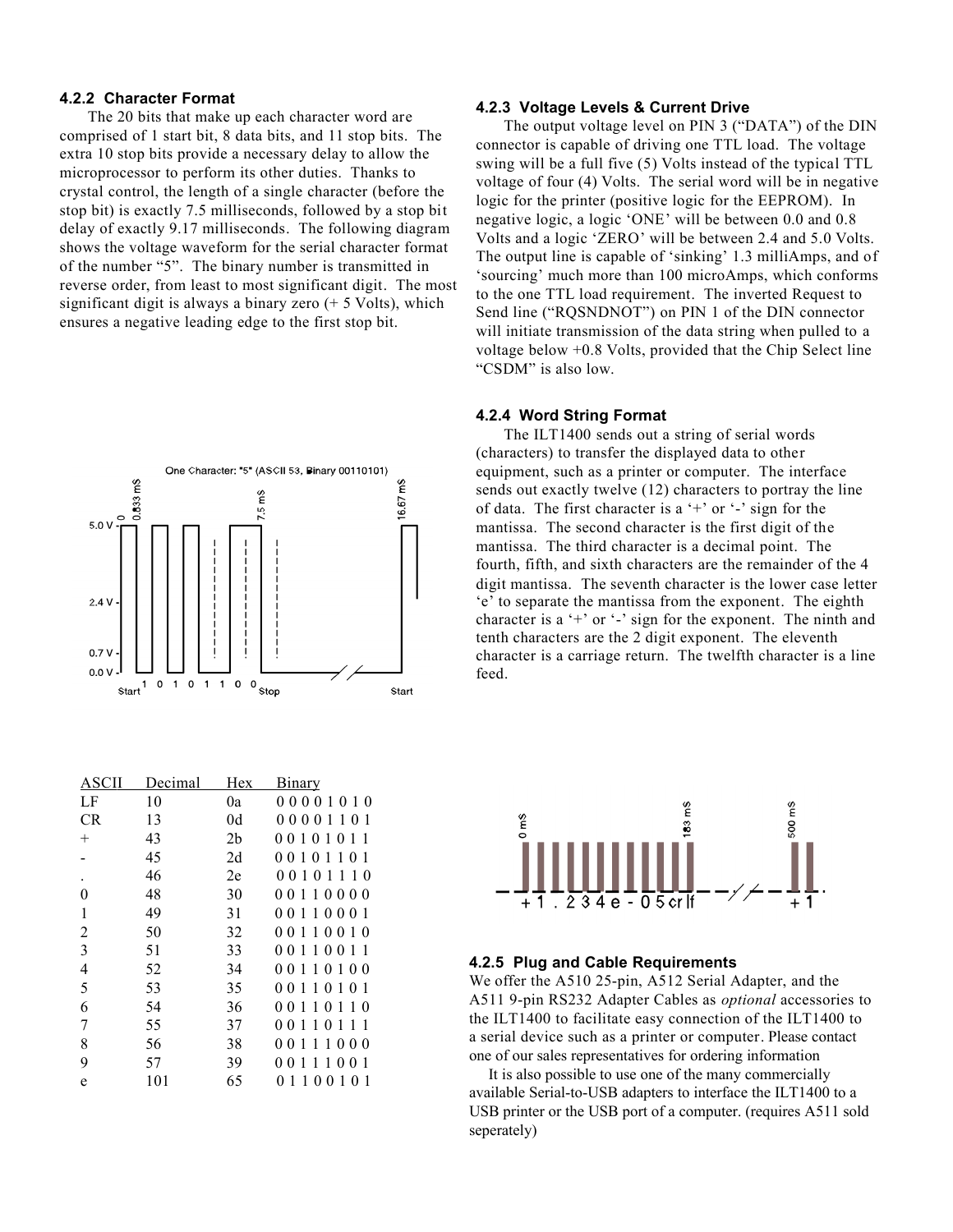# **5. OPTICAL CALIBRATION**

### **5.1 N.I.S.T. TRACEABLE FACTORY CALIBRATION**

All ILT1400 systems are first calibrated electronically to accurately measure signal data in absolute current units (Amperes). The detector is then tested in our optical calibration lab against N.I.S.T. traceable optical D.R.I.P. (Detector Response Inter-comparison Program) standards to determine the detector's particular "sensitivity factor", in terms of Amperes per Optical Unit that you specify. The ILT1400 microprocessor divides the detector current by this calibration factor to obtain the final units. The sensitivity factor is programmed into the detector EEPROM memory along with the alphanumeric units, range limitations, manufacture date, last calibration date, serial number, and default zero level. We do not recommend changing any of this stored calibration information. Our calibration standards come directly from N.I.S.T. to provide maximum accuracy and accountability.

# **6. PROGRAM MODE - OPERATION**

WARNING: THE N.I.S.T. TRACEABLE INTERNATIONAL LIGHT CALIBRATION PROVIDED WITH YOUR ILT1400 IS VALID ONLY FOR THE SENSITIVITY FACTOR AND UNITS SPECIFIED ON YOUR CALIBRATION CERTIFICATE. PROGRAMMING IS NOT RECOMMENDED FOR INEXPERIENCED USERS.

# PROGRAM MODE ON/OFF TO EXIT

To enter 'PROGRAM' mode, begin with the ILT1400 turned on and a detector plugged in. Next, press the 'OFF' button and within 1 second press the 'ZERO' button. The LCD message 'PROGRAM MODE', 'ON/OFF TO EXIT' will appear. You can get out of 'PROGRAM' mode at any time by pressing the 'ON/OFF' button. When in 'PROGRAM' mode, the push buttons assume alternate functions:

The 'MENU' button (ZERO button) scrolls the display through the 11 programmable menu screens. Four of these screens allow the user to make a permanent change in the EEPROM (Electrically Erasable Programmable Read Only Memory) located in each detector head, or a temporary change in just the RAM (Random Access Memory) located in the instrument itself. The user can disable/enable the 10 minute automatic shut-off feature, change the displayed units, and change or adjust the factory set calibration factor. The remaining 7 menu screens can be viewed by the user but not changed, except during factory recalibration. The serial number, date the instrument was last calibrated, original sensitivity factor & units of calibration, maximum and minimum current limits, and date the instrument was manufactured can all be viewed.

The 'SELECT' button (SIGNAL button) moves the position of the blinking cursor underneath the specific digit that the user wishes to change using the 'INCREMENT' button. The cursor moves to the right, wrapping around to the first digit on the left after passing the last digit on the right. When a number or word is to be scrolled, the 'SELECT' button changes the direction that the 'INCREMENT' button will scroll, indicating either 'UP' (up) or 'dn' (down).

The 'INCREMENT' button (INTEGRATE button) changes the value of the digit or line that is highlighted by the cursor. The value of a highlighted numerical digit will be increased by 1, wrapping around to 0 after passing 9. In the 'AUTO SHUT-OFF' screen, this button allows selection between 3 different modes, changing the entire bottom line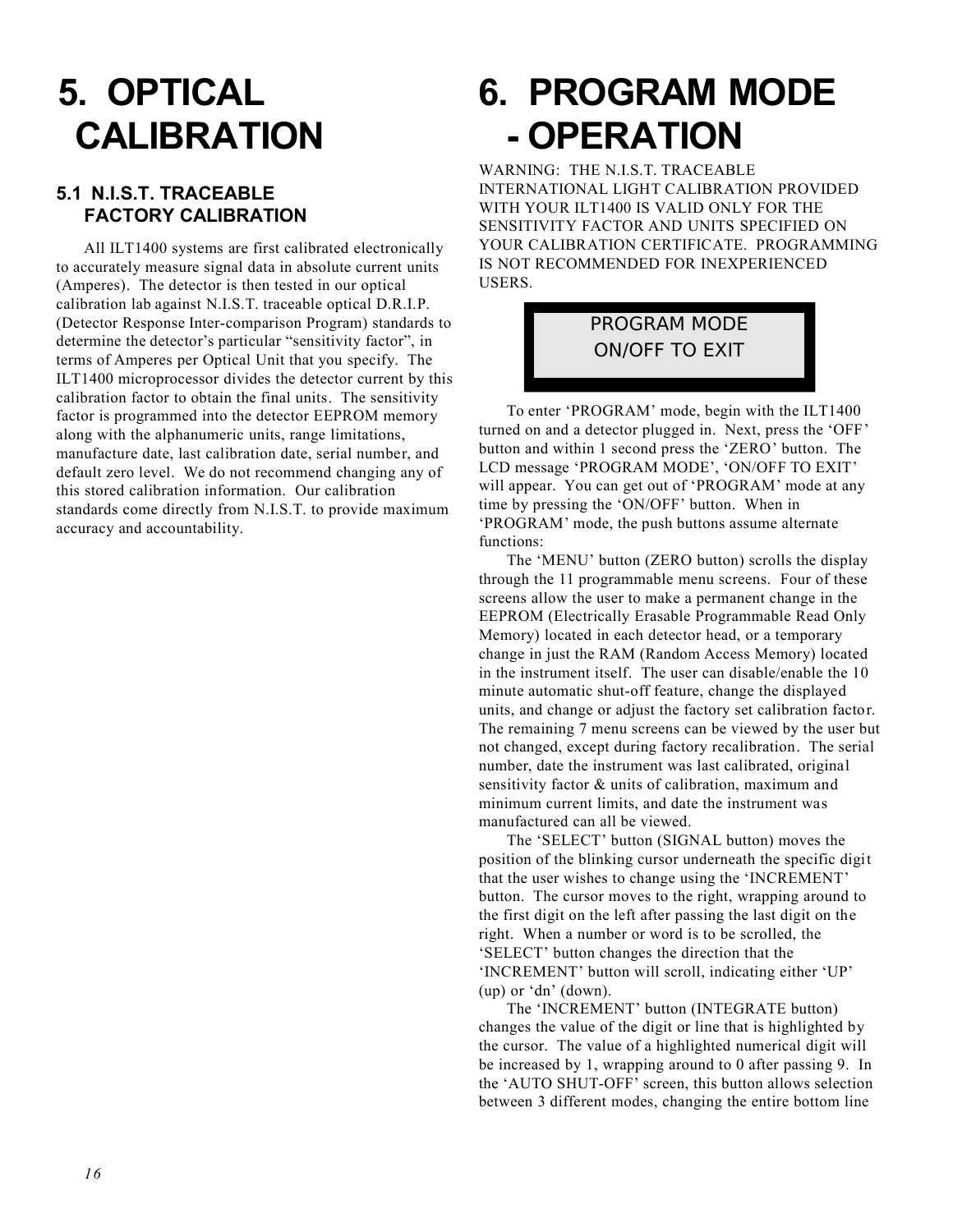of the display. In the 'UNITS SELECT' and 'ADJ' modes, the 'INCREMENT' button increments the screen in either the 'UP' or 'dn' direction, chosen using the 'SELECT' key.

The 'ENTER' button (HOLD button) permanently stores any changes in a screen in the detector EEPROM memory. If this button is not pressed, the changes will appear temporarily in the instrument's RAM memory, but will be restored to the original EEPROM values if the unit is turned off. When a screen is 'ENTERed', the menu advances to the next screen.

The 'EXIT' button (ON/OFF button) simply exits the user from 'PROGRAM MODE', returning immediately to 'SIGNAL' mode and initiating any temporary or permanent changes in operation.

# **6.1 'PROGRAM MODE' - Quick Reference:**

#### **6.1.1 MENU # 1:**



'ZERO' button: To advance the 'MENU' to screen # 2. 'ON/OFF' button: To 'EXIT' the programming mode at any time.



'ZERO' button: To advance the 'MENU' to screen # 3. 'INTEGRATE' button: To 'INCREMENT' the bottom line between three choices: 'ENABLED (10 min)', 'DISABLED (temp.)', and 'DISABLED (PERM.)'.

'HOLD' button: To 'ENTER' a change permanently. Changes that were not entered will be reset

when the instrument is turned off. 'ON/OFF' button: To 'EXIT' the programming mode at

#### **6.1.3 MENU # 3:**

any time.



# +123.4 nW/cm2 UNITS SELECT dn

'ZERO' button: To advance the 'MENU' to screen # 4. 'SIGNAL' button: To 'SELECT' the direction that the list of units increments, either 'UP' or 'dn' (down).

'INTEGRATE' button: To 'INCREMENT' through the list of units in the up or down direction, selecting the units shown on the display. UNITS CHANGES DO NOT AFFECT THE NUMERICAL VALUE OF THE READING.

'HOLD' button: To 'ENTER' a change permanently. Changes that were not entered will be reset when the instrument is turned off.

'ON/OFF' button: To 'EXIT' the programming mode at any time.

'PROGRAM MODE' - Quick Reference (continued): WARNING: THE N.I.S.T. TRACEABLE

CALIBRATION PROVIDED BY INTERNATIONAL LIGHT WITH YOUR ILT1400 IS VALID ONLY FOR THE SENSITIVITY FACTOR AND UNITS SPECIFIED ON YOUR CALIBRATION CERTIFICATE.

#### **6.1.4 MENU # 4:**



'ZERO' button: To advance the 'MENU' to screen # 5. 'SIGNAL' button: To 'SELECT' the digit that you wish to increment.

'INTEGRATE' button: To 'INCREMENT' the digit that you selected. A factor change will immediately affect the numerical value displayed, but not the units.

'HOLD' button: To 'ENTER' a change permanently. Changes that were not entered will be reset when the instrument is turned off.

'ON/OFF' button: To 'EXIT' the programming mode at any time.

#### **6.1.5 MENU # 5:**

+123.3 nW/cm2 ADJ UP 9.876e-05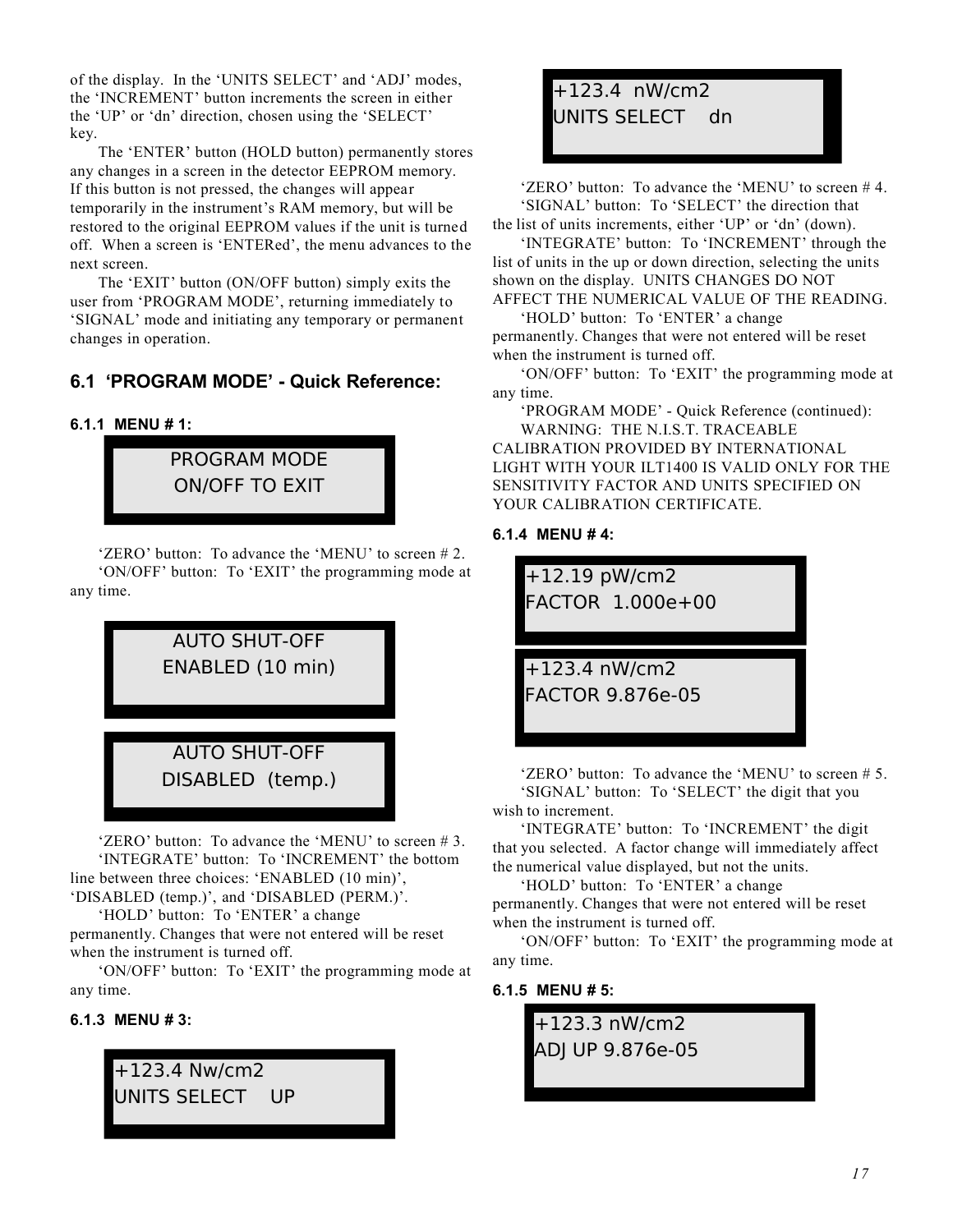# +123.3 nW/cm2 ADJ dn 9.876e-05

'ZERO' button: To advance the 'MENU' to screen # 6. 'SIGNAL' button: To 'SELECT' the direction that

you wish to increment the sensitivity factor, either 'UP' or 'dn'

(down).

'INTEGRATE' button: To 'INCREMENT' the least significant digit of the sensitivity factor in the up or down direction for minor adjustments. The displayed reading immediately reflects this adjustment.

'HOLD' button: To 'ENTER' a change

permanently. Changes that were not entered will be reset when the instrument is turned off.

'ON/OFF' button: To 'EXIT' the programming mode at any time.

'PROGRAM MODE' - Quick Reference (continued):

# SERIAL NUMBER 0123456

**6.1.7 MENU #7**

+123.4 nW/cm2 IL CAL 9.876e-05

**6.1.8 MENU # 8:**

CALIBRATION DATE Da20 Mo03 Yr98

**6.1.9 MENU # 9:**



**6.1.10 MENU # 10:**

# DETECTOR CURRENT MAX COUNT 6AD8

## **6.1.11 MENU # 11:**

DETECTOR CURRENT min 1.000e-11

'ZERO' button: To advance the 'MENU' to the next screen. FOLLOWING MENU # 11, THE DISPLAY RETURNS TO MENU # 1.

'ON/OFF' button: To 'EXIT' the programming mode at any time.

ANY CHANGES THAT WERE ENTERED USING THE 'HOLD' BUTTON WERE PERMANENTLY SAVED IN THE DETECTOR'S CONSTANT MEMORY. ALL UN-ENTERED CHANGES WILL BE TEMPORARILY STORED IN RAM, AFFECTING THE OPERATION OF THE INSTRUMENT ONLY UNTIL THE POWER IS TURNED OFF.

# **6.2 Disabling the Automatic Shut-Off**

+123.4 mW/cm2 SIGNAL NO OFF AUTO SHUT-OFF ENABLED (10 min) AUTO SHUT-OFF DISABLED (temp.) AUTO SHUT-OFF DISABLED (PERM.)

The first menu screen the user encounters in 'PROGRAM' mode is 'PROGRAM MODE', 'ON/OFF TO EXIT'. When the 'MENU' (ZERO) button is pressed, the display scrolls to one of the 'AUTO SHUT OFF' screens portrayed above. When the 'INCREMENT' (INTEGRATE) button is pressed, the bottom line of the display changes between three different forms: 'ENABLED (10 min)',

'DISABLED (temp.)', and 'DISABLED (PERM.)'. After making the appropriate selection, press the 'ENTER' (HOLD) key to permanently store the change in the detector EEPROM. If the user leaves this screen without first 'ENTERing' the change, only the instrument's RAM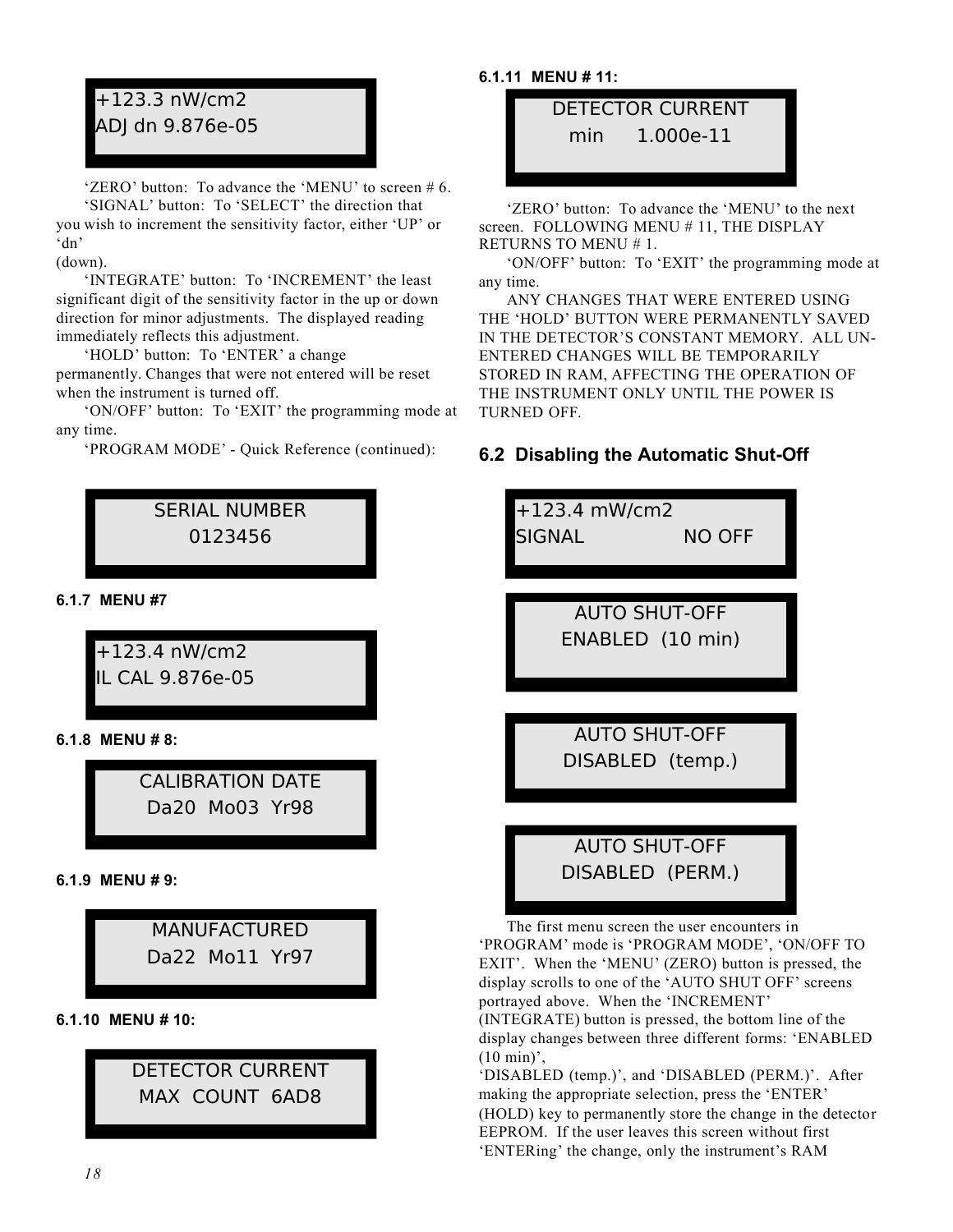will be reset as soon as the power is turned off. The ILT1400 will then restore the original values from the detector EEPROM when turned on. When the automatic shut-off has been disabled, the instrument will blink the message 'NO OFF' in the status register of the LCD during 'SIGNAL' mode, shown above. Since the ILT1400 is programmed to allow integration for as long as necessary to complete a measurement, the instrument will never automatically shut off while actively integrating.

'ENABLED (10 min)' is the standard mode of operation, causing the instrument to automatically shut off if a keypress is not sensed within 10 minutes while in 'SIGNAL' mode. As mentioned above, while in 'INTEGRATE' mode, the ILT1400 will operate indefinitely without shutting off to provide for long term integration measurement sessions. However, if 'HOLD' is pressed while in 'INTEGRATE' mode, the instrument will automatically shut off in 10 minutes. Remember to hit 'ENTER' to permanently enable (or disable) the automatic shut-off feature.

'DISABLED (temp.)' causes the instrument to TEMPORARILY disable the automatic shut-off. This particular selection does not need to be 'ENTERed', since it is inherently a temporary change and will not be stored in the detector EEPROM. The instrument will reset to the previously established mode when the power is lost.

'DISABLED (PERM.)' causes the instrument to PERMANENTLY disable the automatic shut-off, until this feature is enabled again in program mode. Remember to hit 'ENTER' to permanently disable (or enable) the automatic shut-off feature.

### **6.3 Changing the Displayed Units**

WARNING: CHANGING THE DISPLAYED UNITS MERELY CHANGES THE WORD, NOT THE ACTUAL READING. THE READING MUST BE SCALED BY CHANGING THE SENSITIVITY FACTOR. YOUR INTERNATIONAL LIGHT CALIBRATION IS VALID ONLY FOR THE SENSITIVITY FACTOR AND UNITS SPECIFIED ON YOUR CALIBRATION CERTIFICATE.



Press the 'MENU' (ZERO) button to scroll to the 'UNITS SELECTION' menu screen. Use the 'SELECT' (SIGNAL) button to choose 'UP' or 'dn', changing the direction that you scroll in the list of units. Press the 'INCREMENT' (INTEGRATE) button to scroll to the next set of units in the up or down direction. Press the 'ENTER' (HOLD) button when you have selected the proper units if

you would like the change to be stored permanently on the detector EEPROM. Please note that changing the displayed units merely changes the word portion of the display. The numerical readout will not be converted to the new units (except for unity conversions such as lm/m2 to lux, etc.). The mathematical conversion can, however, be accomplished by changing the sensitivity factor.

### **6.4 Changing the Sensitivity Factor**

WARNING: THE N.I.S.T. TRACEABLE CALIBRATION PROVIDED BY INTERNATIONAL LIGHT WITH YOUR ILT1400 IS VALID ONLY FOR THE SENSITIVITY FACTOR AND UNITS SPECIFIED ON YOUR CALIBRATION CERTIFICATE. ALL CALIBRATION FACTORS REQUIRE THE USE OF THE EXACT COMBINATION OF SENSOR, FILTERS AND INPUT OPTICS THAT WERE USED DURING CALIBRATION.

We have designed the ILT1400 to accommodate the diverse needs of our customers. Our calibrations ensure N.I.S.T. traceable accuracy in absolute optical units. Since we recalibrate the complex electrical circuitry of our instruments before recalibrating to the N.I.S.T. optical D.R.I.P. standard, we recommend recalibration only by International Light Technologies. We do recognize, however, that some customers require the capability to optically self calibrate their own detectors to an in-house standard or to simply read the absolute current output of a detector in Amperes. Some users may also want to change back and forth periodically between the English and SI units systems. For these reasons and many more, we allow the EXPERIENCED USER the versatility to change the sensitivity factor that determines the reading displayed on the instrument.

The ILT1400 accurately measures over seven decades of low level current changes, from 10 picoAmperes to 350 microAmperes. The instrument is electronically calibrated to measure this current absolutely, in Amperes. The detector head is then calibrated in our labs against a N.I.S.T. traceable optical standard to obtain a sensitivity factor, in Amperes per desired Optical Unit, such as  $1.876 \times 10^{-3}$ Amps/Watt/cm<sup>2</sup>.

The ILT1400 divides the measured current reading by the sensitivity factor to render an answer in the desired optical units. Naturally, the sensitivity factor for direct readout in Amperes is  $1.000 \times 10^{\circ}$  Amps/Ampere, a unity conversion factor.

Self calibrating an ILT1400 to an in-house standard is remarkably easy to accomplish. The instrument displays the ongoing signal reading even as the sensitivity factor is incremented. This allows the user to adjust the reading to an established optical standard in real time. For example, the sensitivity factor can be adjusted until the reading agrees with a previously calibrated detector's output. For production environments, the reading can be adjusted to an arbitrary number, such as 100.0, that relates to the maximum output of a lamp standard. Readings would thereafter be displayed in percent.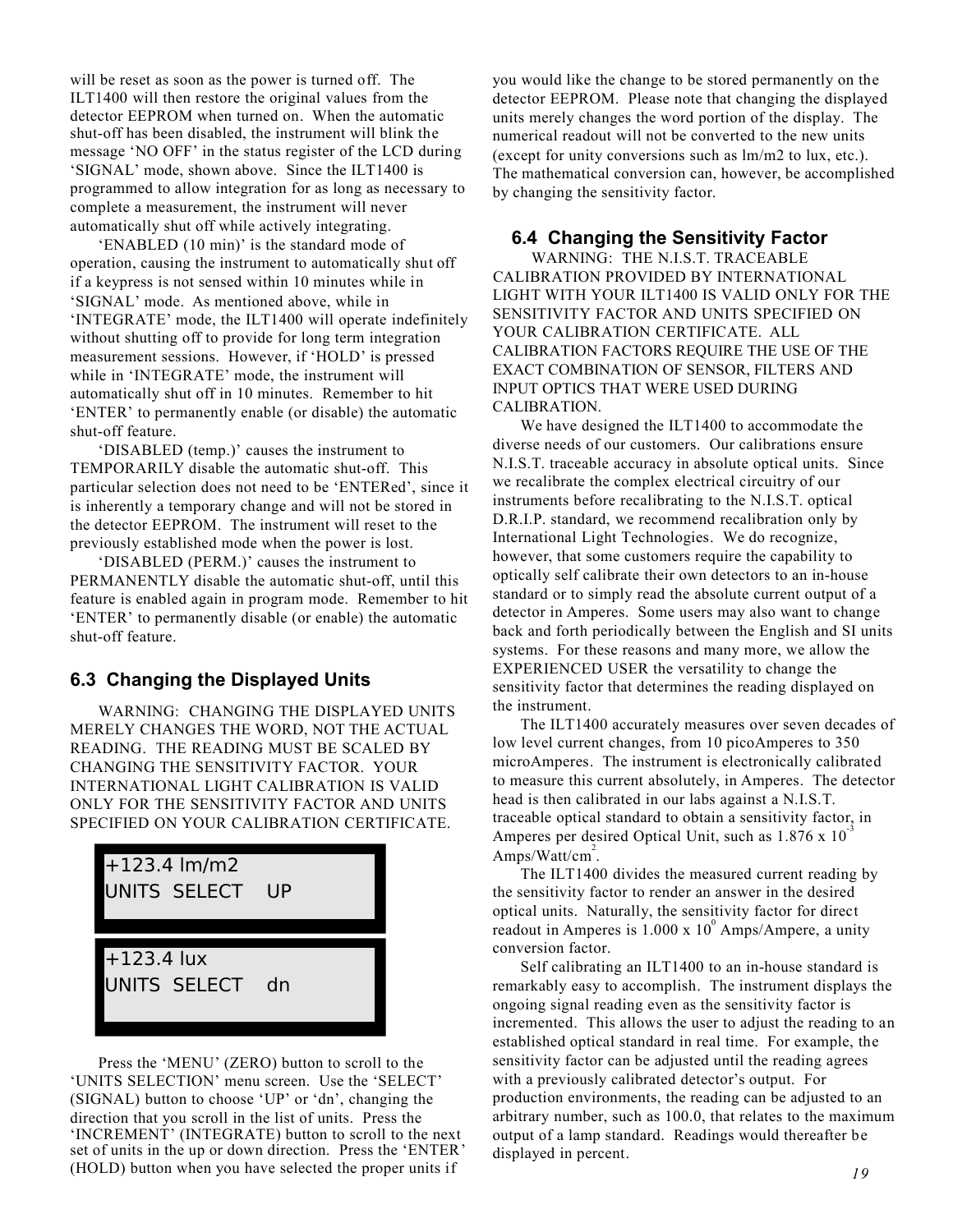Converting to a different set of units, such as from footcandles to lux is also quite simple. The conversion is 1 footcandle =  $10.76$  lux. Multiply the sensitivity factor, in Amps/ fc, by 1/10.76 fc/lux to obtain a new sensitivity factor in Amps/lux. With a foot-candle sensitivity factor of 2.152 x  $10^{-3}$ <sup>A</sup> Amps/fc, the new sensitivity factor for direct readout in lux would be  $2.000 \times 10^{-4}$  Amps/lux.

Since the sensitivity factor is given in Amperes per Optical Unit, a new factor can be calculated by measuring the current output of the detector in Amperes (sensitivity factor of  $1.000 \times 10^{0}$  and dividing by the output of a calibrated detector or lamp standard in the desired Optical Units. A simpler trick for accomplishing this is to enter the value of the output (in Optical Units) of a calibrated detector or lamp standard as a sensitivity factor. The instrument will then read out the desired sensitivity factor as a reading. Enter that reading as the new sensitivity factor and adjust using the 'ADJust' mode. Remember that the sensitivity factor must be entered using scientific notation.

| $+9.29$ fc<br><b>FACTOR 1.076e-03</b> |
|---------------------------------------|
|                                       |
| $+100.0$ lux                          |
| <b>FACTOR 1.000e-04</b>               |
|                                       |

To change a sensitivity factor, first scroll to the 'FACTOR' menu using the 'MENU' (ZERO) key. Move the cursor to the mantissa or exponent digit you wish to change using the 'SELECT' (SIGNAL) key. Increment that digit using the 'INCREMENT' (INTEGRATE) button. As you increment the digit, the displayed reading will change immediately to indicate the results of the new sensitivity factor being changed. If you wish to permanently store the new factor on the detector memory, simply press the 'ENTER' (HOLD) button after changing the sensitivity factor.

The original sensitivity factor and units are permanently stored in an unchangeable menu screen for reference should the user desire to eventually return to the original N.I.S.T. traceable factory calibration.



To make fine adjustments to the sensitivity factor in order to match the output of an established detector or lamp standard, scroll to the 'FACTOR' menu using the 'MENU' (ZERO) key. Press the 'SELECT' (SIGNAL) button to change the direction the factor will be incremented, either 'UP' to increase or 'dn' to decrease. Press the 'INCREMENT' (INTEGRATE) button to increment the reading. You will notice that the reading decreases when the factor is increased, but keep in mind that the reading is only updated every half second if attempting to match the output of a calibrated standard. Remember to press 'ENTER' (HOLD) to permanently store the new factor.

Once again, we caution that only EXPERIENCED USERS use the programming capabilities of the ILT1400 to change sensitivity factors and optical units information. A misleading reading could lead to overexposure of phototherapy patients, underexposure of photoresists, or invalid research results. Only a N.I.S.T. traceable calibration can guarantee the accuracy of a reading. Over the years, we have calibrated light measurement equipment manufactured by hundreds of different companies for our customers. Many instruments have linearity problems, spectral inconsistencies, or simply display more resolution than the instrument is capable of measuring. It is unwise to rely on the accuracy of uncalibrated equipment.

Many companies calibrate detectors at the peak response wavelength of the detector, without the benefit of a 'flat' response. Measurements at different wavelengths could appear as much as 90 % lower than the actual reading, resulting in significant overexposure. When measuring a spectrally monochromatic source, such as a laser, it is imperative to calibrate detectors at the isolated wavelength unless a 'flat' response detector is used.

Many customers have relied on the output of lamp standards to provide a reference for calibrating measurement equipment. The amount of light emitted by some lamps can change as much as 5 % for a 1 % change in line voltage. Lamps degenerate significantly over time, losing as much as 50 % of their original brightness in the first thousand hours of use, even though the current is accurately regulated. Whenever a lamp standard is used, it is best to verify its output with calibrated measurement equipment to ensure accuracy.

#### **6.5 Read-Only Menu Screens**

MENU # 6:

SERIAL NUMBER 0123456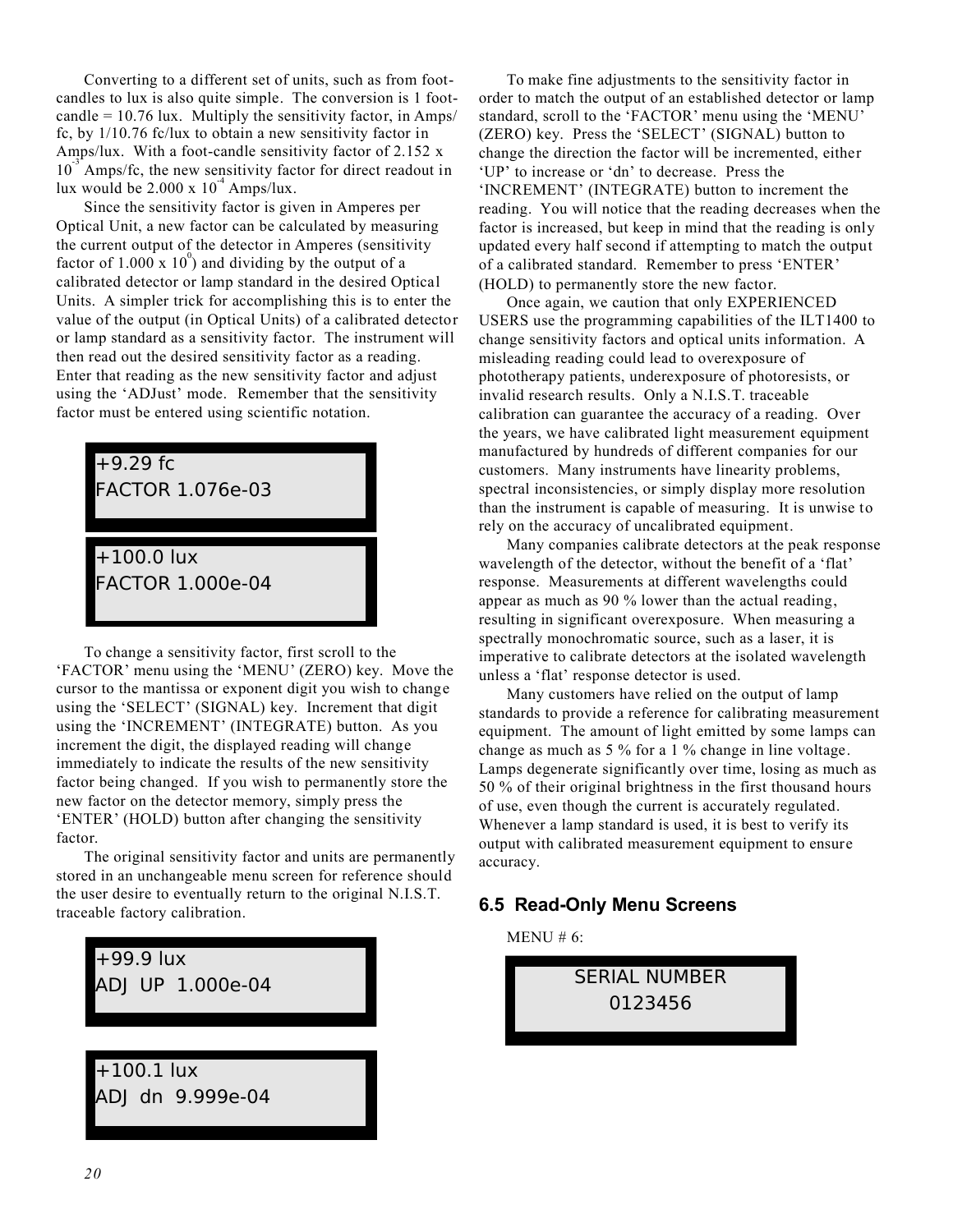MENU # 10: MENU # 11: MENU # 8: MENU # 9: +123.4 nW/cm2 IL CAL 9.876e-05 CALIBRATION DATE Da29 Mo03 Yr99 MANUFACTURED Da29 Mo03 Yr98 DETECTOR CURRENT MAX COUNT 6AD8 DETECTOR CURRENT Min 1.000e-11

The six View Only screens shown above cannot be reprogrammed by the user. They do, however, provide information that may be useful to some users. These screens are primarily used for factory calibrations.

Screen  $# 6$  gives the serial number of the detector. This information is useful if the serial number sticker on the detector is lost or damaged.

Screen # 7 gives the original International Light Technologies sensitivity factor and the units of calibration. This is a useful reference if the user changes the sensitivity factor and subsequently wishes to return to the original N.I.S.T. traceable calibration.

Screen # 8 gives the date that the detector was last calibrated. Screen  $# 9$  gives the date the detector was manufactured. These dates are shown in a Day, Month, Year format. 'Da29 Mo03 Yr91' refers to 29 March 1991, for example. These dates are important for retrieving previous calibration information from our files, and also alarm the user when his instrument has not been calibrated recently.

Screen # 10 gives the maximum current count in the current to frequency converter before the 'OVR RNG' message appears. The hexadecimal number 6AD8 is a typical value (350 microAmps). Screen # 11 gives the

MENU # 7: minimum current limit in Amperes for a down ranging limit. These screens are used by the factory calibrations engineer during recalibration.

### **6.6 SELF CALIBRATION**

The 'PROGRAM' mode is provided for those EXPERIENCED USERS who wish to calibrate their detectors to their own specifications. It is possible to self calibrate silicon detectors to a higher degree of accuracy than the N.I.S.T. standard, not to mention the elimination of transfer errors. Refer to "Solar Cell Spectral Response Characterization," Edward F. Zalewski and Jon Geist,

Applied Optics, volume 18, number 23, 1 December 1979; and also, "Silicon Photodiode Absolute Spectral Response Self-Calibration," E.F. Zalewski and J. Geist, Applied Optics, volume 19, number 8, 15 April 1980.

The technique they outline is independent of former approaches to absolute radiometry, which are based on the thermal physics of blackbodies or electrical substitution radiometers. They rely on the high level of perfection achieved in the manufacture of UV enhanced planar silicon photodiodes to obtain an internal quantum efficiency within a few hundredths of one percent. Self calibration can achieve accuracies to within a few tenths of one percent over a wide spectral range. The National Institute of Standards and Technology blackbody measurement standard is accurate to six percent

in the ultraviolet, one percent in the visible, and four percent in the infrared.

For many users, absolute measurements can be replaced with relative measurements. The ILT1400 can be selfcalibrated to read out a number such as 100 when given an effective dose of light for a particular process. The unit can then be used to monitor any relative change in the received dose.

ILT also offers a self calibration procedure to allow adding or removing of neutral density filters. Neutral density filters are available in three ranges: QNDS1 for 10 times reduction in sensitivity, QNDS2 for 100 times reduction in sensitivity, and QNDS3 for 1000 times reduction in sensitivity or attenuation.

To make the process easier, we have added an online QNDS self conversion calculator:

http://www.intl-lighttech.com/library/calculators/qnds\_calc.

Once you have determined your new calibration factor you must follow the steps in chapter 6 "PROGRAM MODE" to make the necessary adjustments to the existing calibration factor.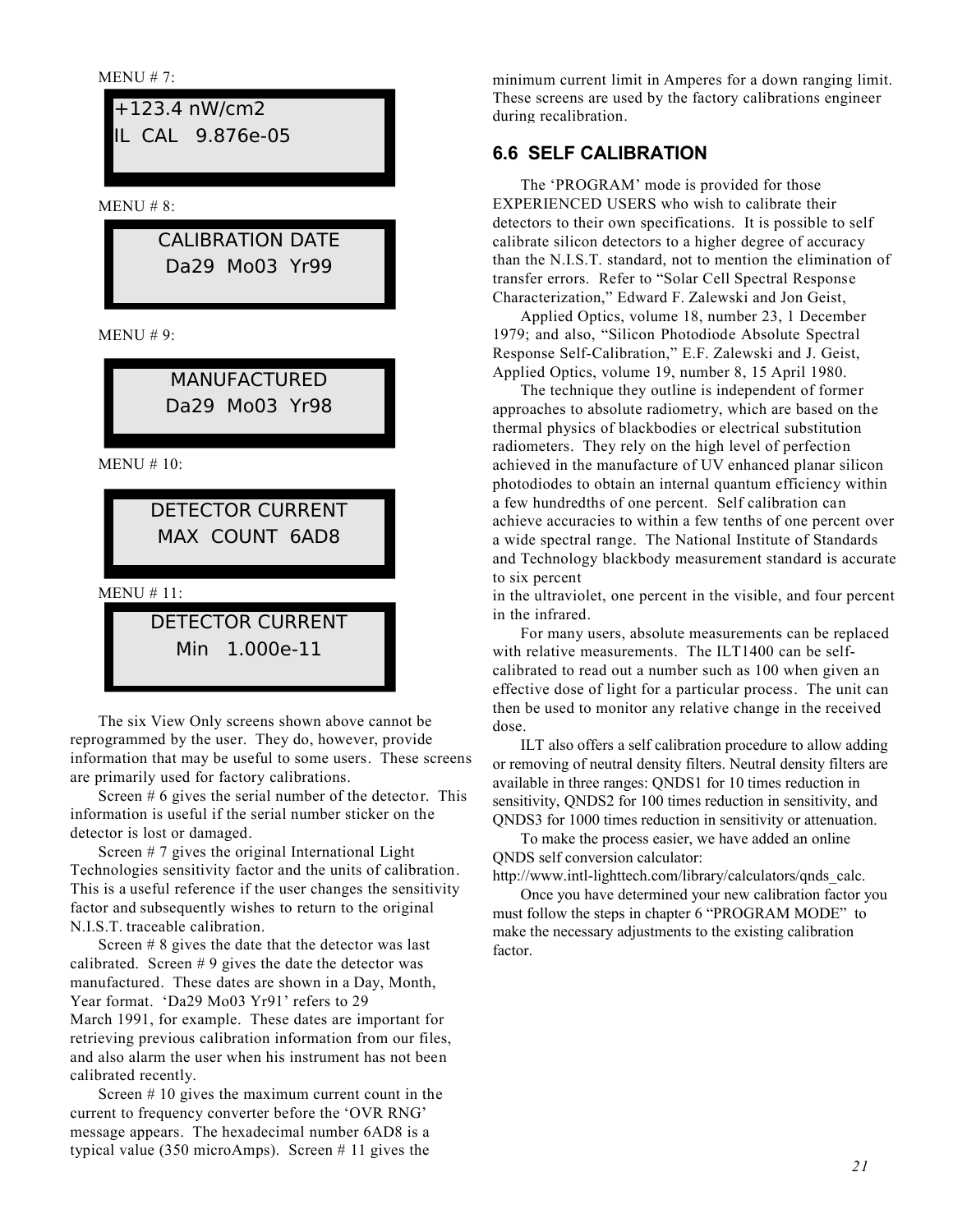# **7. PRECAUTIONS**

The ILT1400 has been designed to minimize problems due to improper operation of the instrument. The impact resistant, flame retardant, ABS construction of the outside plastic enclosure ensures durability in typical hand-held environments. The case is specially coated with Nickel inside to provide RF shielding which exceeds FCC requirements. Despite the durability that we have engineered into the ILT1400, our 25 years of experience in manufacturing laboratory instruments has shown us that users often overlook simple precautions that would prevent most mishaps from ever occurring.

A) Be certain to reset the zero level if you are in doubt about the level it was last set to. The ILT1400 stores the zero in the detector memory, even after the unit is off and the detector removed. The previous user may have set it to subtract a very high level, which will result in very low or possibly negative readings.

B) Use only quality batteries in your instrument. We have provided you with four top-quality, leak-proof, alkaline AA batteries. Do not use rechargeable batteries. Remember, also, to replace batteries when the 'BAT LO' message appears in the status register.

C) Use caution when measuring UV or high power sources. Proper goggles should be worn that absorb UV when in the proximity of applications using intense ultraviolet light, such as Phototherapy, UV curing, Photoresist exposure, and Printing Plate Lithography. We offer UV rejecting sunglasses (A26) that are specifically designed to block out all Ultraviolet wavelengths. Also, remember never to look directly into any laser beam, with or without protective eyewear.

D) Shipping Precautions: Always pack your instrument well when returning it to be recalibrated or repaired. A lack of packing material can cause the instrument to accelerate at an extreme rate. These 'G' forces can severely damage an instrument even when the outside carton shows no sign of abuse.

E) When unplugging detector heads from the top of the ILT1400, pull them straight off. Do not apply torque forces to the card edge connector in any way. Periodically rub the contacts of the edge connector with a rubber pencil eraser or similar nonabrasive material to remove dirt and corrosion which may have built up.

F) Do not attempt to modify the circuitry in your ILT1400. Tampering with the electronics will void the warranty. If modifications are necessary, we can provide schematics of the area to be modified and technical assistance.

# **8. APPLICATIONS**

# **8.1 CURRENT AND CONDUCTANCE MEASUREMENTS**

Most light detectors have a linear relationship between the incident irradiance and the current output as long as the device is biased correctly. The ILT1400 is a very sophisticated, programmable, current and conductance measurement instrument. Current is measured in the units of Amperes, while conductance is measured in units of Siemens, where a Siemen is the reciprocal of the resistance unit known as the Ohm. There are many other types of transducers that also have an output which is a change of current or conductance. These devices cover measurements in the fields of temperature, pressure, humidity, ionizing radiation, pH, voltage, weight, magnetic force, and so on. The instrument can be programmed to automatically display any measurable units over an unequalled dynamic range. The current produced by a standard I.L. device can be displayed by changing the sensitivity factor to 1.000  $e^{\degree}$ .

#### **8.1.1 Polarity**

Most light sensitive devices can be configured to produce a negative current (positive electron flow) easier than a positive current. This is especially true of photomultipliers and vacuum photodiodes. One of the simplest detector configurations uses a detector into an operational amplifier, configured in the trans-conductance mode, which produces a positive output voltage. We measure negative current from the sensitive input (pin 6) with respect to instrument signal ground (pin 7) or with respect to the signal guard (pin 5), depending on the bias requirements of the individual detectors. An alternate detector configuration for measuring Conductance is to connect the cathode of a semiconductor photodiode to the input and the anode to -5 Volts (PIN 9).

#### **8.1.2 Overload**

In order to protect the ILT1400, we have designed the input to take a great deal of overload. There is a limit, however, due to the sensitive nature of the measured signals. It is impossible to completely protect the input from every kind of abuse. Generally speaking, the input will take about 10 milliAmperes of either positive or negative current, from D.C. to 100 MHz, for a short time (about 5 seconds). The input will also survive voltages of approximately plus or minus 5 volts for a similar short time duration. This type of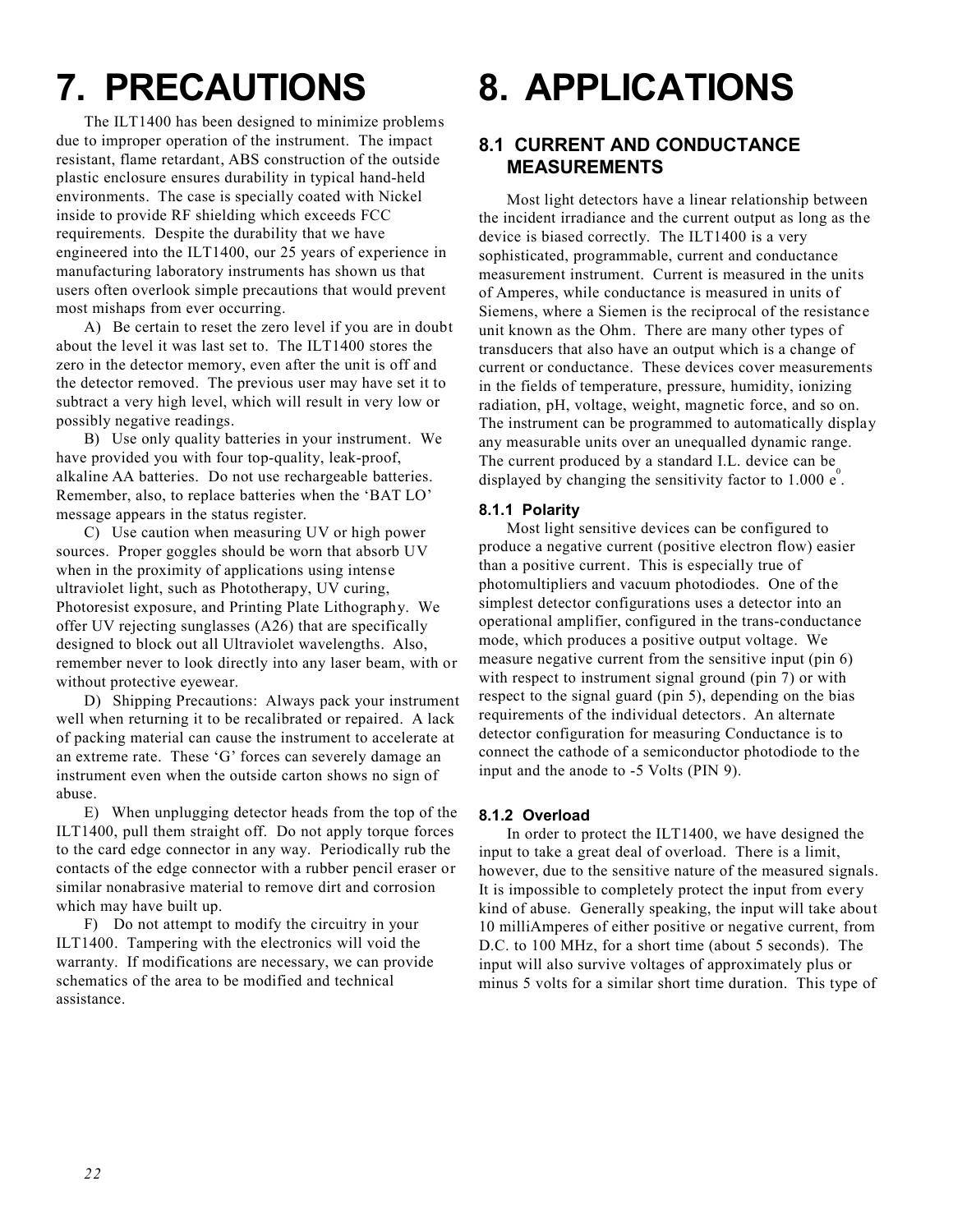protection offers good survival to most modern circuit accidents, and is designed to withstand most Radio Frequency pickup that may be present in typical user environments. One of the most common R.F. sources is the igniter for arc lamps. These lamps generate about 30,000 volts at 1 MHz during ignition. The induced radiation from this process has been known to destroy volt-ohm meters and other instruments, even when they are not plugged in to anything. The coupling is strictly radio frequency transmission to a nearby circuit. This type of damage is not a rare occurrence if you operate many arc lamps, as we do in our calibration lab. Since we have had a personal interest in withstanding this kind of damage, we have gone to great trouble to design the proper protection into the ILT1400.

#### **8.2 FLUX DENSITY MEASUREMENTS**

Flux density is properly defined as the density of light incident upon a surface. Flux is a measurement of light energy, typically expressed in Watts for radiometric measurements or in photopically weighted Lumens for photometric measurements. When a sample of this flux is measured over a standard area, the flux density can be calculated in units of flux per unit area, such as Watts per square centimeter or Lumens per square foot (foot-candles), for example. For this measurement to be accurate, the incoming light beam must overfill the detector (be larger than the entrance aperture). In all flux density measurements, the density will drop off as the measurement plane gets farther from a point light source. This concept, the "inverse square law", means that the reading will be inversely proportional to the square of the relative distance from the light source. For example, if your ILT1400 reads a flux density of 36.0 mW/cm<sup>2</sup> when you are 1 meter from a source, it will read  $1/4$  of 36, or 9.00 mW/cm<sup>2</sup>, when you move back twice as far, to 2 meters away. If you move back three times as far, to 3 meters, your ILT1400 will read 1/9 of 36, or  $4.00 \text{ mW/cm}^2$ .

Distant light from the sun, moon, and stars is far enough away to be considered infinite, so that even large changes in earth altitude produce negligible "inverse square law" errors. Keep in mind, however, that the atmosphere acts as both an attenuator and a diffuser. If you were to measure the radiometric irradiance of the sun from a high altitude weather balloon, the atmospheric attenuation would be significantly reduced at certain wavelengths, depending on ozone levels, etc. Also, on an overcast day, the clouds act as an excellent diffuser, causing light to shine equally from all portions of the sky. Even though the cloud ceiling may be very close compared with the distance to the sun, the "inverse square law" will not affect the measurement, because the detector will actually be measuring brightness (luminance or radiance), which does not change with distance. This is a special phenomenon which occurs whenever a uniform source is spatially wider than the acceptance angle of the detector. The area of the overcast sky is wider than the 180 degree acceptance angle of the detector. Luminance and radiance detectors typically have

very narrow acceptance angles (2.5 degrees), for measuring the brightness of a uniformly radiating area source. When you back away from the uniform source, the detector "sees" a wider area of the source that is proportional to the square of the distance, exactly cancelling the drop in density expected from the "inverse square law".

#### **8.2.1 Radiometric Irradiance (W/cm 2 )**

Irradiance is the measurement of the density of light striking a surface. The most conventional units of measurement are Watts per square centimeter  $(W/cm^2)$ , although some users prefer nonstandard units. We can provide detectors to measure in any system of units, or help you to convert from  $W/cm^2$ .

Irradiance measurements require a "flat" spectral response over the wavelength range of the light source. This ensures that light density in different regions of the spectrum is weighted evenly. There are two notable exceptions to this, Photometric Illuminance and Effective Irradiance. In both cases, the sensitivity to light at different wavelengths is weighted to correspond to the biological or chemical effect of those wavelengths. Photometric measurements match the human eye's response to colors, since the eye sees green light proportionally better than violet or red, and cannot see ultraviolet or infrared light at all. An Effective Irradiance measurement uses a special function designed to match the needs of the user. Usually, it is designed to match the action spectrum of some chemical reaction or polymerization process.

UV Curing is a good example of an Effective Irradiance application. The detector should be designed to match the action spectrum of the photoresist or polymer film, not the light source, since the light source emits a wide range of wavelengths of light. Some of those wavelengths will have a significant chemical effect, some will have proportionally less effect, and some none at all. In this way, the optical reading will be directly proportional to the effect on the chemical process. The integral of this is the Effective Energy (Joules/cm<sup>2</sup>). This exposure measurement directly correlates to how much curing took place.

In any light measurement, it is important to realize exactly what light the detector is measuring. A flat response detector "sees" much more than visual light. It sees the Infrared light given off by your body or any warm object, as well as light from any Ultraviolet sources, none of which are visible by the human eye. Filters may be desired to block unwanted bands of light. More often, it is useful to baffle the measurement environment. For example, an open lamp on an optical bench will radiate in all directions. Anyone moving near this lamp becomes a secondary reflecting source of optical radiation which is sure to change the reading. Baffles and black satin cloth curtains are very helpful in isolating the experimental area. A hole down the optical axis should have a sharp edge to avoid reflections from the edge itself. Also, square holes are better than round holes, since edge reflections are less likely to be propagated down an array of multiple baffles. Use plenty of flat black paint to reduce reflections to a minimum. If you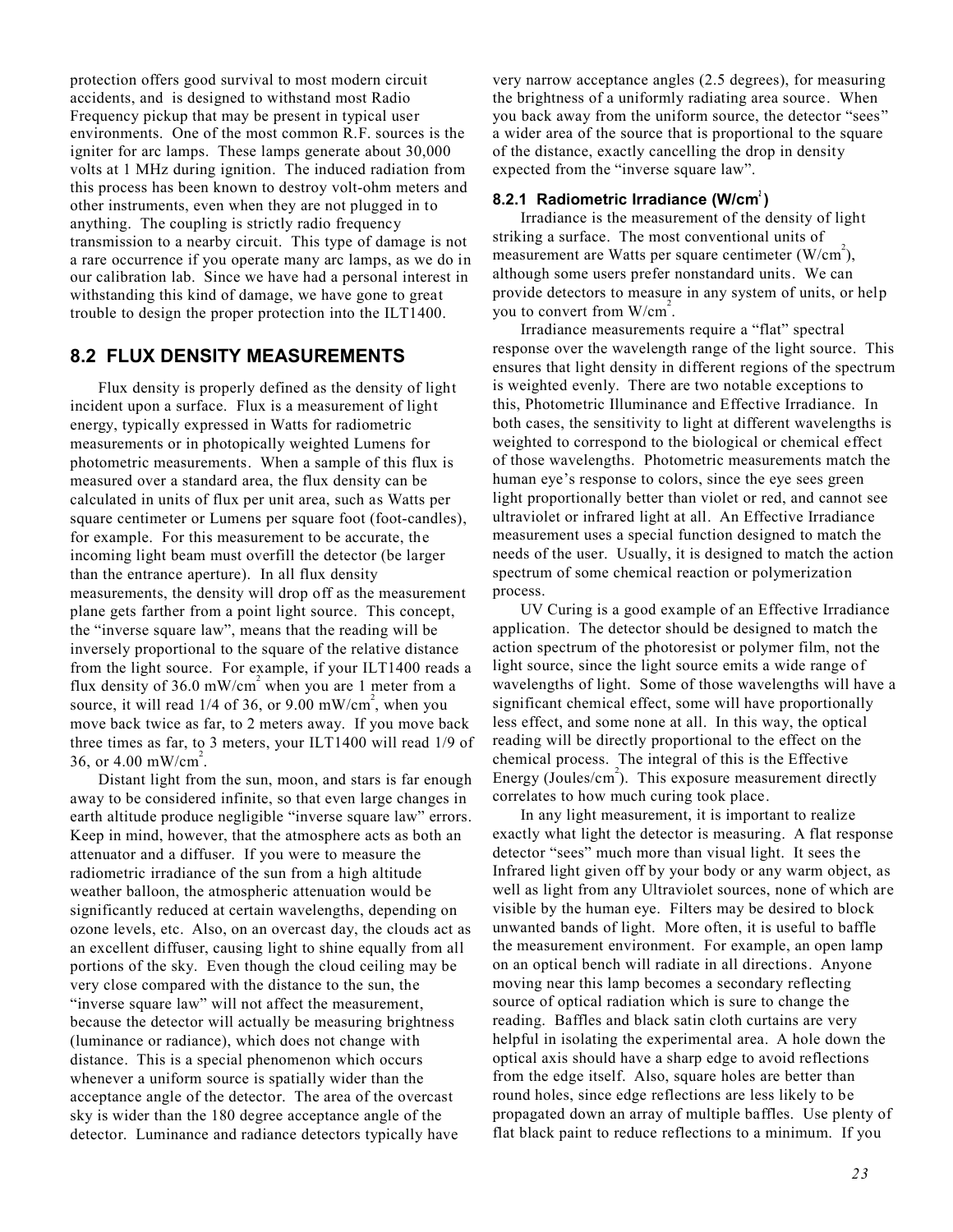are working in the infrared, you might want to get some "3M Black Velvet" which is known to absorb all the way out to 60 microns.

Spatially, the irradiance detector measures with a desirable Lambertian, or "cosine" response. This means that light shined directly at the detector will be sensed 100%, light from a 45 degree angle will be sensed 70.7%, and light from a 90 degree angle will not be sensed. This mimics the effect of light and reflected light shining on any flat surface, since at oblique angles, the effective area is reduced. For example, if you were to look at a round piece of paper on a table from a 45 degree angle, it would look like an oval with about one third less area than the actual circle had when viewed from above. Light shining onto the circle from a 45 degree angle also "sees" this reduced area oval, meaning that less light will hit the circle. The cosine response is important for measuring the actual amount of light that would fall on a given planar area from a multitude of sources.

Reference distance is also an important consideration. Your irradiance detector measures the flux density, which is dependent on the distance from the source and the "inverse square law" mentioned above. If you wish to know how much light is hitting a particular surface, simply place the detector at the same reference distance as that surface. If your application is UV Curing, place the probe in the curing oven where the process takes place. If your application is phototherapy, place the detector at the same distance from the exposure lamps to the plane of the patient's skin. If it is impossible to place the detector in the proper reference plane, the inverse square law can be used to accurately calculate the proper flux density if the source is an approximate point source.

#### **8.2.2 Photometric Illuminance (lux or foot-candles)**

Photometric Illuminance is the flux density of VISIBLE light per unit area. In common terms, it is the amount of "illumination" provided by natural and man made light sources, finding applications in artificial office lighting, emergency backup lighting, entrance and stairway lighting, parking lot illumination, and even behavioral research studies of sleeping habits under various lighting conditions. As was mentioned above, Photometric Illuminance is an Effective Irradiance measurement that is weighted to match the "photopic" eye response of the CIE "Standard Observer" curve. (We also manufacture detectors to match the "scotopic" night vision response). The photopically weighted unit of flux is the lumen, which can only be converted to optical Watts at specific wavelengths, since each wavelength is weighted differently. One Watt of flux at 555 nm is equivalent to 683 Lumens. Illuminance measurements are normally expressed in the SI units of Lumens per square meter, also called lux (lx). Occasionally Lumens per square centimeter, or phot (ph), are used. In the English system, units are expressed in Lumens per square foot, or foot-candles (fc). One foot-candle is equal to 10.76 lux. We recommend using lux, since they are recognized worldwide.

When making an illuminance measurement, the input aperture of the detector must be overfilled. In order to measure a beam that is narrower than the opening of the detector, simply move the detector back away from the source until the beam spreads out enough to completely flood the detector. Remember, of course, the implications of the "inverse square law". As you move back from the source, the flux density decreases exponentially as the inverse square of the relative distance from the source. This effect can be harnessed to measure an unusually bright source, by simply backing away from it to reduce the flux density.

A general rule in illuminance measurements is to always place the detector in the same reference plane as the surface that is illuminated. If you are measuring stairway illumination, for example, you would want to place the detector on the surface of the stair, not at eye level pointed at the stair. Illuminance measures all the light falling on a surface. Luminance, on the other hand, measures brightness similar to the way the human fovea (image analysis portion of the eye) analyzes a very narrow angular area.. For the stairway illumination example, illuminance is measured because it is a constant. The stairs and overhead lighting are fixed. Luminance, on the other hand, could be measured in an infinite number of different ways, depending on where the detector is placed and what it is aimed at. Luminance is usually reserved for uniformly radiating area sources, such as backlit signs or video monitors, whereas illuminance is used to measure how much light is falling on a surface. The reference plane for photometric illuminance detectors is the outside surface of a Teflon® diffuser (or first ring on a W diffuser). This surface should be placed in the same location as the surface that you wish to measure.

#### **8.2.3 Phototherapy - UVA**

There are many cosmetic and dermatologically therapeutic treatments involving exposure to Ultraviolet-A light (315 to 400 nm), the wavelength band which triggers melanin production in the epidermis. The standard detector for UVA measurement is the SEL033/UVA/TD. The typical unit will read out in Watts/cm<sup>2</sup> in 'SIGNAL' mode, and Joules/cm<sup>2</sup> in 'INTEGRATE' mode.

Typical UVA phototherapy exposure chambers utilize special fluorescent bulbs to generate UVA radiation. The output of these short wave fluorescent lamps tends to degenerate significantly over time. In fact, a typical UVA lamp output will degenerate 70% in just 6000 hours. A UVA Phototherapy Radiometer will enable a medical technician to monitor the output of the lamp array accurately in order to adjust the exposure time for the proper dose. Once a week

or so, the technician (wearing protective eye wear) will simply check the average flux density (Watts/cm<sup>2</sup>) at the reference plane of a typical patient's skin (inside the booth) to adjust the exposure times for that week based on the measured irradiance and the desired exposure.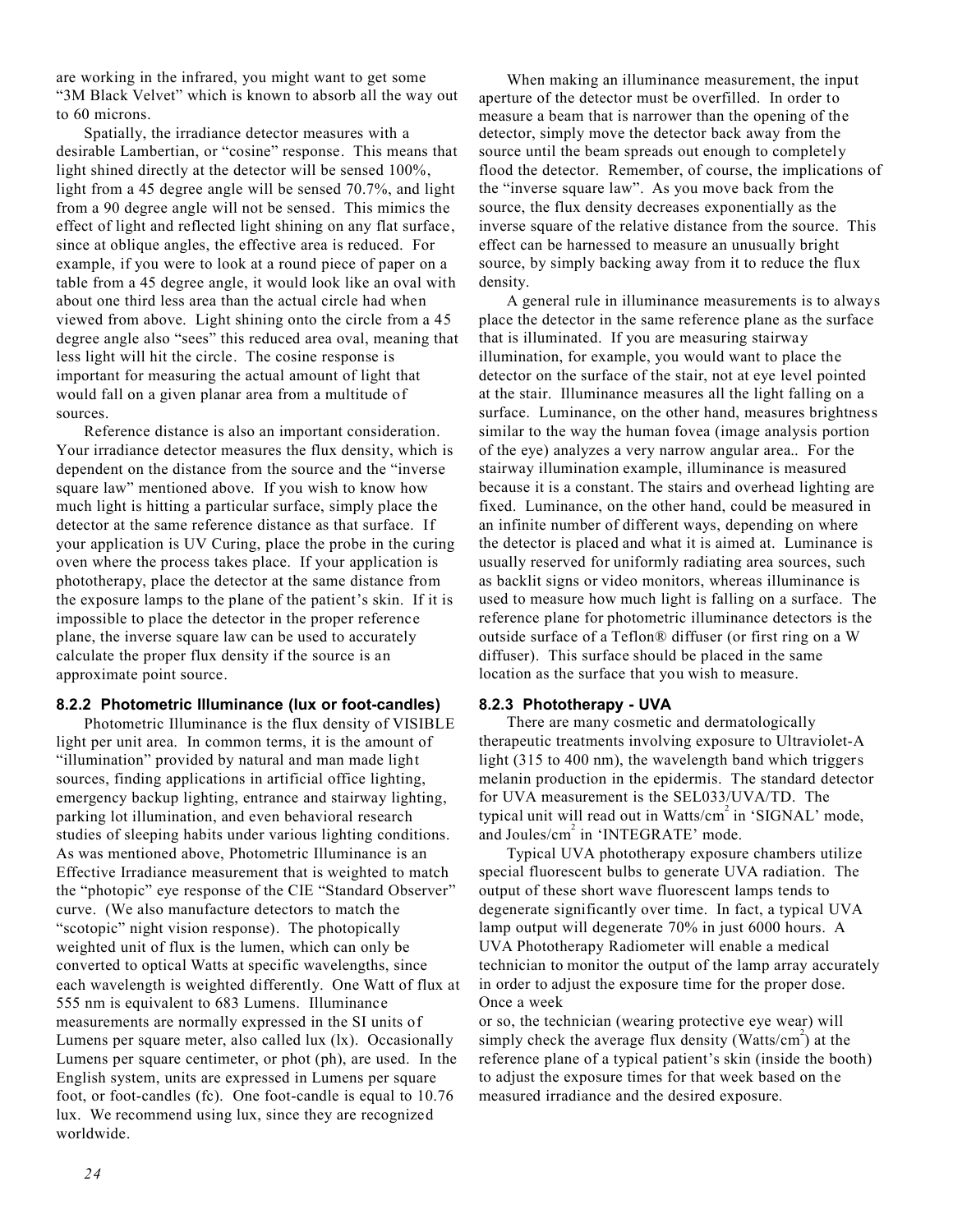For a more empirical calculation of the Effective Dose of UVA, simply place the detector in the booth at the level of the patient's skin and put the ILT1400 in 'INTEGRATE' mode. The instrument will automatically calculate the ongoing accumulated dose in Joules/cm<sup>2</sup>. Remember to press 'HOLD' if you wish to terminate or pause the integration. If you hit 'HOLD' a second time, the instrument will unfreeze the display and return to the uninterrupted integration, allowing intermediate readings to be taken. Constant monitoring of fluorescent exposure booths is necessary, both to ensure a safe, effective ultraviolet dosage and to evaluate when the fluorescent lamps need replacement. As mentioned above, after only 6000 hours of use, a patient will need to be exposed for up to three times as long to accumulate the same treatment dose.

#### **8.2.4 Phototherapy - UVB**

Ultraviolet-B radiation consists of any light in the spectral band between 280 and 315 nm. For many phototherapy applications, this "Actinic" radiation can be replaced by UVA, since UVB often irritates or damages the skin, leading to skin cancer. For certain skin disorders, however, moderate doses of UVB light combined with certain drugs can be remarkably beneficial. Psoriasis, a skin irritation condition, can be controlled in this manner. Close monitoring of UVB lamp output and doses is ESSENTIAL, considering the dangers of overexposure as well as the lamp degradation problem mentioned above. Also, remember to always wear protective eye wear when working with short wavelength sources.

The technique for measuring UVB wavelength light is similar to the UVA radiometric irradiance dose measurement described above. The UVB detector should be placed at the same reference plane as the patient's skin. Be sure to use your UVB detector (SEL240/UVB1/TD, for example), not your UVA detector, for measuring UVB light. UVB light is much more dangerous than UVA, and your UVA detector will not sense any UVB light. Typical lamps may have a large UVA component, leading to misleading results if the wrong detector is used. All International Light Technologies detectors are clearly marked with detector type and serial number. If ever in doubt, simply check the engraved labels on the individual filter rings to be sure you are using the proper detector.

#### 8.2.5 **Hyperbilirubinemia Phototherapy - Blue Visible**

Jaundice is a very common condition requiring medical attention in newborns. The yellow coloration of the skin and sclera in newborns with jaundice is the result of accumulation of unconjugated bilirubin, often referred to as neonatal hyperbilirubinemia.

Phototherapy is the primary treatment in neonates with unconjugated hyperbilirubinemia. Phototherapy employs blue wavelengths of light to alter unconjugated bilirubin in the skin. Our Hyperbilirubinemia probe is designed to match the wavelength specific photo-oxidation response of bilirubin to provide optimal measurement of the therapeutic radiation.

As with most phototherapy applications, it is important to place the detector in the same reference plane as the patient's skin. The fact that blue light is visible misleads most people into believing that it is much safer than ultraviolet light. Excessive doses of blue light constitute a significant health hazard. The U.S. National Institute of Occupational Safety and Health (NIOSH) has accurately defined the "Blue Hazard" wavelength band, and the maximum allowable daily dosage. Refer to NIOSH research publications for more information on Blue Hazards.

Another important factor to consider when exposing patients to intense blue light is the fact that many fluorescent hyperbilirubinemia lamps emit a significant amount of radiation in the UVA band (315 - 400 nm), which is not sensed by a bilirubin probe. We strongly recommend the use of protective eye wear, especially by medical technicians, who may not realize the ambient dose radiation they are exposed to over time.

#### **8.2.6 ACGIH and NIOSH Actinic UV Hazard**

ACGIH has extensively researched the effect of light at specific wavelengths on human skin. They accurately define the hazardous effects of ultraviolet light as a function of wavelength. This weighted spectral effect plot is referred to as the Actinic hazard function, with the relative hazard proportionally weighted from 200 nm to 315 nm (maximum hazard at 270 nm). NIOSH also recommends the use of the ACGIH standards to define hazardous working conditions. ACGIH updated the Actinic function by logarithmically extending this hazard data through the UVA to 400 nm. This revision is an important consideration. Although the effect of the UVA band is proportionally much less than that of the UVB and UVC bands, an intense UVA source poses a significant Actinic threat. We have custom designed our Actinic filter using thin film techniques to precisely match the new Actinic hazard function curve released by ACGIH, out to 400 nm. This is essential for accurate Effective Irradiance measurements. The ILT1400 combined with SEL240/T2ACT displays Effective Watts/cm<sup>2</sup>, providing immediate, direct hazard readings when compared to Threshold Limit Values.

#### **8.2.7 IES Luckeish and DIN Germicidal / UVC**

The germicidal band is precisely defined by IES Luckeish and DIN standard curves. Light in this wavelength band acts as a germicide, killing germs and microorganisms. Many hospital operating rooms employ mercury arc lamps, shining germicidal light inside an open wound as the operation takes place to kill environmental germs. Almost 98% of a Low Pressure Mercury lamp output occurs at precisely 254 nm. The peak of the effective irradiance curve, however, is at 265 nm. Light from a Mercury lamp has only 85% of the effect that an equal amount of 265 nm light would have. Our SEL240/T2ACT5 germicidal detector weights the effect of all light in this band to its actual germicidal effect, regardless of the type of source used. A narrow band detector measuring only light at 254 nm can also be used (XRL140T254)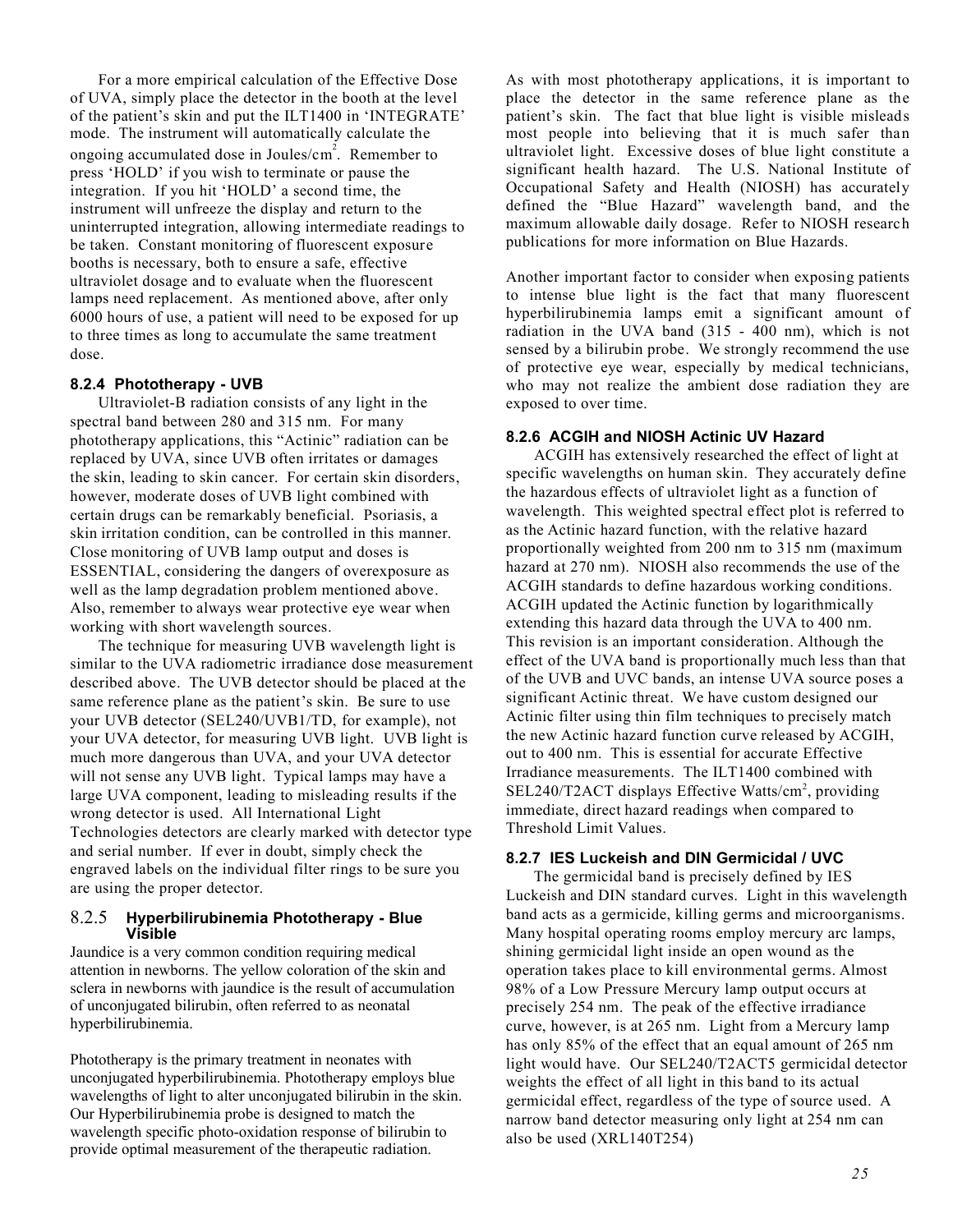Broadband UVC measurements require a two step zeroing process. The SEL240/TD measures both UVB (280 to 315 nm) and UVC (200 to 280 nm) wavelength light. The SEL240/UVB1/TD combination adds a sharp cut filter (UVB1) to measure only UVB. The SEL240/TD can be used alone in a single step measurement for most general purpose Ultraviolet applications. Some users require readings that separate the UVB and UVC components, however. For that reason, we include the following three step measurement process for measuring both UVB and UVC individually:

STEP 1: MEASURE UVB AND UVC, RECORD DATA Measure the incoming UVB + UVC light from your Ultraviolet source using the SEL240/TD detector configuration. RECORD THIS DATA.

STEP 2: MEASURE 90 % UVB, ADJUST DATA TO 100 % UVB

Next, remove the empty filter ring and replace it with the UVB1 filter ring, for the SEL240/UVB1/TD configuration. The UVB1 filter causes the detector to measure only the light in the UVB band. However, since the UVB1 filter has a transmission in the UVB of 90 %, this data must be adjusted to determine the actual amount of UVB light in the source. To do this, simply divide the UVB data by 0.90 to obtain a LARGER number. This is the amount of UVB light.

STEP 3: SUBTRACT STEP 2 FROM STEP 1 TO OBTAIN UVC

Finally, subtract the adjusted UVB data (STEP 2) from the UVB + UVC data recorded earlier (STEP 1). The result should be a positive number, since the UVB is a component of the overall reading. The answer is equal to the UVC output of the source.

#### **8.2.8 Photoresist / UV Curing**

In both Photoresist and UV Curing, chemical compounds are used for their ability to polymerize when exposed to light at certain wavelengths. Since these chemicals are only sensitive to certain characteristic spectral bands, a detector is required which measures only the wavelengths of interest, spectrally weighting the measurement to match the effect of each wavelength on the polymerization process. This type of measurement, referred to as Effective Irradiance (Watts/cm<sup>2</sup> & Joules/cm<sup>2</sup>), is essential since the spectral output of exposure lamps does not match the required spectral dose. A flat radiometric irradiance detector would measure each wavelength equally to accurately reflect the lamp output, whereas an effective irradiance detector measures only the useful wavelengths, weighted proportional to their chemical effect, regardless of lamp output.

Photoresist applications involve selectively exposing photosensitive chemicals to short wavelength light to polymerize the material in a particular pattern for use in photolithography industries such as Printed Circuit Board manufacturing, Printing Plate production, and XRL140B provide low profile and durability for repeated use

in these intense UV exposure production environments. The SEL240/QNDS3/TD is designed for use in Semiconductor Microlithography applications in the deep UV.

UV Curing applications typically involve exposing photosensitive inks, glues, and epoxies to short wavelength light for drying and hardening purposes. We offer the SEL005/WBS320/TD for this effective irradiance measurement. For continuous monitoring in particularly harsh environments we recommend, the RAMP18 (18" L right angle probe) or the new high temp fiber optics with high temp right angle adapter or diffuser.

We also manufacture a self-contained, lamp system profiling belt radiometer, the ILT400, for the harsh radiation and extreme physical punishment of conveyor belt production processes. The ILT400 has high 'G' force mounts and a low profile, solid machined aluminum encasement that is polished for high reflectivity to reduce temperature rise and UV damage. Consult with an IL Sales Engineer for more information on these new ILT products.

#### **8.3 FLUX MEASUREMENTS**

#### **8.3.1 Laser Power - Radiometric Laser Power**

Radiometric laser power is the absolute measurement of the spectral output power of a collimated, coherent beam of light in optical Watts. The detector uses a flat response filter to ensure radiometric accuracy. For this type of measurement, the laser beam must under-fill the input aperture of the detector, to completely capture the energy of the beam. Our standard laser power detectors use either the SEL033 (33 mm<sup>2)</sup> or the SEL100 (100mm<sup>2)</sup> silicon cell detector with a flat response filter with various input optics and a beam aiming aperture (K9 - 9mm dia. or K15 - 15 mm dia.). We offer other specialized detectors for varied dynamic and spectral ranges or applications requiring special capabilities, such as thermal averaging for pulsed lasers.

When measuring laser power, we recommend centering the beam on the detector with the detector face normal to the incoming light, although the detector allows a wide margin of error. The detector face will reflect a slight amount of light back at the laser, providing an accurate indication of any offset angle. Simply aim the reflected spot back at the laser output aperture by adjusting the angle of the detector, keeping the beam aimed at the center of the detector. Slight translation or angular offsets will not affect the reading  $(\pm 4.5 \text{ mm}, \pm 10 \text{ degrees})$ , allowing wide underfilled beams and multiple laser sources, if necessary. Distance to the detector should not matter, provided the laser beam still under-fills the aperture.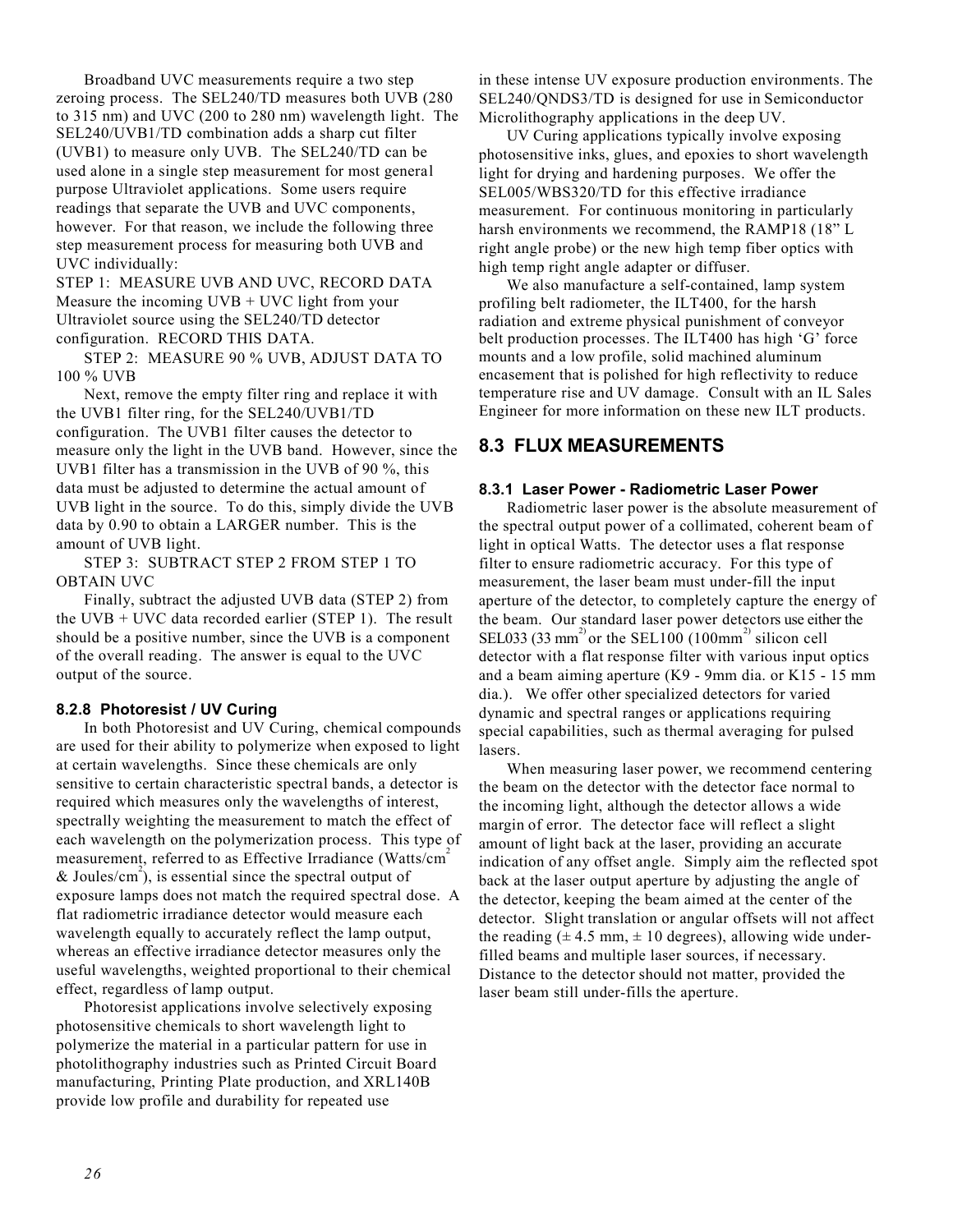#### **8.3.2 Laser Power - Photometric Lumen Flux**

Photometric laser power is the measure of the visible output of a laser, scaled to the eye's photopic response to light. This is useful for any application requiring a measure of the visibility of a laser source, for laser projection televisions, health hazards, spot illumination, medical laser output, special effects lasers, laser light shows, etc. The units of measurement for photometric flux is the Lumen (lm). This effective flux measurement is photopically weighted according to the CIE Photopic "Standard Observer" Eye Response curve. The same spatial considerations apply as for the laser power measurements in the previous section.

#### **8.3.3 Radiometric - Total Watt Flux**

Total Watt flux is the measure of the total flux output of a wide beam source or LED. This measurement requires an Integrating Sphere and flat response detector. The detector must be calibrated with the integrating sphere for accuracy in optical Watts. ILT offers the SEL033/F/INS250 which will provide direct readout in Watts on the ILT1400.

#### **8.3.4 Photometric - Total Lumen Flux**

Total Lumen flux is similar to total Watt flux for a wide beam source or LED, except that the flux being measured is restricted to the photopic (visible) portion of the spectrum. An Integrating Sphere is required for this type of measurement. ILT offers the SEL033/Y/INS250 which will provide direct readout in lumens on the ILT1400.

#### **8.3.5 Photometric Intensity - Mean Spherical candle Power**

To properly measure the total flux from an isotropically radiating source, one must "catch" all the radiation regardless of the emission direction. A sphere is the ideal choice for this application, since you can put the lamp right inside the Integrating Sphere. Two of the standard intensity measurements would be the candela and the Watt/steradian for photometric and radiometric applications, respectively. An intensity measurement is the best indication of the total efficiency of a lamp, since it indicates its ability to convert electrical power to optical flux.

Isotropic intensity is equivalent to a point source that radiates equally in all directions. This is not physically very practical, since most lamps require electrodes and a holder to support the lamp, tending to block some of the output radiation. A lamp with a reflector behind it would radiate a great deal in one direction, but the same intensity units are often used, so this combination can be compared to an isotropic radiator. The units of beam intensity for these applications are beam candela (or beam candle power). For this situation, the measurement is best performed with an Illuminance detector calibrated to read out in foot-candles

 $(\text{Im/ft}^2)$ . Beam intensity is then calculated by multiplying the illuminance by the distance in feet squared to get this equivalent intensity in one direction. If the output of the source may be used in all directions then an integrating sphere and the Mean Spherical Candela (MSC) measurement is a better indication of performance. On the other hand, if the output from the source is used in one direction, then beam intensity measurements would be more appropriate. These could be expressed in Lumens per steradian (or Watts/ steradian) in a given orientation, or in units of beam candela, as previously mentioned. To make total flux measurements in an integrating sphere requires either a "flat" response or a photopic response detector/sphere combination for the radiometric or photometric measurement, respectively. We at International Light Technologies are aware of how confusing these light measurement units and setups can be. Please contact us for assistance with your specific application.

### **8.4 RADIANCE / LUMINANCE (Brightness) MEASUREMENTS**

Our eyes interpret image details over a relatively narrow angle (approximately 2.5 degrees). This is the zone of the fovea where we analyze an image, as opposed to the entire light sensitive region of the eye. For this reason, it is very important to measure light in a similar fashion to relate to the visual effect. This photometric concept is called Luminance, or brightness, and the radiometric equivalent is called Radiance. In making FLUX DENSITY measurements of Illuminance or Irradiance we find that the magnitude of the measurement drops off inversely proportional to the square of the distance from a POINT SOURCE to the detector. This is true because the light is being spread out in two dimensions (area), as one backs away from a source (hence, the square function). In making Luminance or Radiance measurements, we are determining the output from a SURFACE as a function of FLUX PER SOLID ANGLE PER UNIT AREA. In other words, we are summing up the output from an infinite number of Lambertian emitters (isotropic point sources) over some test surface area. We measure this by looking at the area with a very narrow acceptance angle to intercept a small area inside the uniform sample emitting surface.

Changes in the distance do not change the reading, since the area being measured increases directly proportional to the square of the distance, which is in direct opposition to the inverse square attenuation as a function of distance. In other words, the two functions cancel to give us a constant reading. This is why Luminance is a constant value for a surface, no matter where it is measured. The units for quantizing Luminance are Lumens per steradian per square meter ( $\text{Im/m}^2/\text{sr}$  or nit). For Radiance, the units are Watts per steradian per square meter. There is also an old English unit, the foot-Lambert (fL) that is still in use. For conversion, 1 fL  $x$  3.43 = nits.

To get the proper acceptance angle, you need our Radiance (R) barrel, an internally baffled barrel with a 1.5 degree field of view. The baffles are extremely important, because they remove the reflections from the wall of the tube, letting in only the "line of sight" rays coming through the center of the tube. Be careful that the detector is "looking" at an area located in the uniform part of the test surface. Also, if you back away too far from the test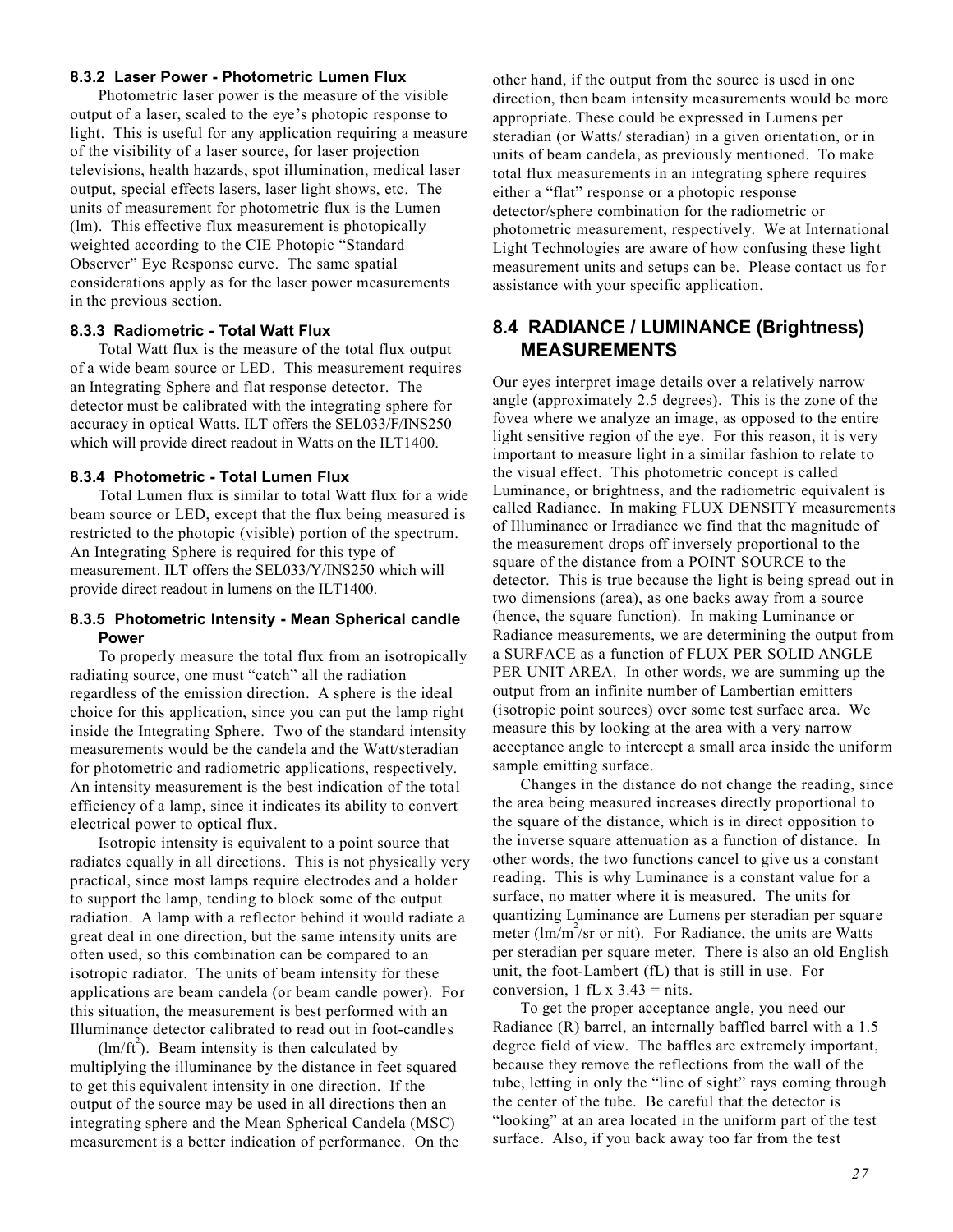surface, the input angle will eventually be bigger than the test area, and inverse square law errors will occur.

 Using the SEL033/F/R or the SEL033/Y/R the ILT1400 will readout directly in either W/cm<sup>2</sup>/sr or cd/m<sup>2</sup> respectively. Information on alternative detector combinations is available for luminance and contact luminance (or radiance) measurements from our technical support representatives.

### **8.5 L.E.D MEASUREMENTS**

LED (light emitting diodes) are solid state lamps manufactured from semiconductor materials. Being narrow band emitters they illuminate in a specific visible color or in the infrared. Visible LEDs are available in the colors of blue, green, yellow, orange, or red. Light emitting diodes are recommended for both indicator and optical applications. Infrared LEDs are recommended as light sources for phototransistors.

IL offers a variety of products to measure luminance, illuminance, beam intensity (cd) total flux (W,lm) and mean spherical intensity (W/sr,cd) of LED.

 The SPL024Y pen probe permits the measurement of the entire output of the L.E.D. source using a miniature contact integrating sphere. For customers requiring beam candela measurements of an L.E.D. source we also offer the SEL033/Y/LED. Both detectors provide simple measurements by inserting the LED into the small aperture of either sensor and obtaining direct readout of Lumens or Candela respectively on the ILT1400 display.

#### **8.6 TRANSMISSION MEASUREMENTS**

Transmission measurements are typically made as a ratio between two readings, usually expressed in percent. For example, a typical transmission measurement might be to measure the illuminance passed through a tinted window compared to the illuminance directly from the light source. You will need a light source that is stable over the time interval used for the measurements. Keep in mind that a 1% change in the lamp current of an incandescent bulb often produces a 3% change in the light output (refer to Planck's blackbody radiator equation for more information). Voltage regulation is therefore very important. Also be sure to let your lamp warm up sufficiently before making measurements.

Another important requirement is an aperture and baffles. The aperture is necessary to define the central optical area of the sample filter. An exception to this rule occurs if using a narrow beam from a source such as a laser. The beam defines its own aperture. The next step is to select an optical bandwidth that is of interest. The light source or the receiving detector is filtered to this desired region. Now you are ready to make everything physically stable for the measurements. The full scale reading is taken through the limiting aperture before the sample is placed behind this aperture. Then the transmission sample is inserted and the attenuated reading is taken. Simply divide the second reading by the first reading and multiply by 100 for a transmission reading in percent.

#### **8.7 REFLECTANCE MEASUREMENTS**

Reflectance is similar to transmission, with a few more complications. The ultimate use determines if it is important to measure specular reflectance, diffuse reflectance, or both. Most objects around the room are diffuse reflectors, or close approximations. So if the result relates to how well a human can see something, then diffuse would be appropriate. A mirror is a specular reflector designed to bounce the light at an angle that is equal around the normal to the surface. Many surfaces, such as coated paper, have a specular component as well as a diffuse component.

All reflectance measurements require some special fixtures. In the case of Specular reflectance, you must have a detector holder that can be swept in an angular arc of 180 degrees about a rotational point which has a holder for the flat sample reflector. A stable light source is directed across the top of this rotational point where it is reflected a standard distance to the detector. The reference condition is set by shining the light through the rotational point at the detector with the mirror removed. The reflector is then placed directly over this rotational point at an angle of 45 degrees to the source. The detector is rotated, also about this same point, for an angle of 90 degrees or until a peak output is found by watching the meter readings. It is important that the distance is still the same as it was before moving the detector. The sample surface must be flat in order to reproduce the same beam divergence as present without any reflector present. There are many variations to this method, depending upon the ultimate use of the reflector. Obviously, if the reflector is a curved surface this would not work.

For diffuse reflectance, an integrating sphere or goniophotometer must be used to capture the diffuse components of reflectance, integrating the entire divergent reflectance angles. Both methods require very special equipment, and will be lightly discussed here. In the first case, a collimated light beam projects through an integrating sphere, out an opposite port on the other side (the "sample" port). A detector with the desired spectral response is placed in the sphere surface orthogonal to this beam so as to be blind to either of the other ports. The 'ZERO' button is pressed with the sample port open. Then a white reflectance standard is placed in the sample port, with a surface such as barium sulphate, magnesium oxide, etc. This reading is the 100% reference value. The standard is removed and replaced by the sample that you wish to reflect light off of. This reading is the diffuse sample value. If the standard had a reflectance of 98%, then you must first divide the standard reflectance by 0.98 before dividing into the diffuse sample value and multiplying by 100 for an answer in percent. A goniophotometer uses a computer driven, rotating mirror arm to measure total flux or total reflectance. This precision mechanical system can scan a reflector in at least a hemispherical solid angle for the most accurate description of reflectance, at great expense, however.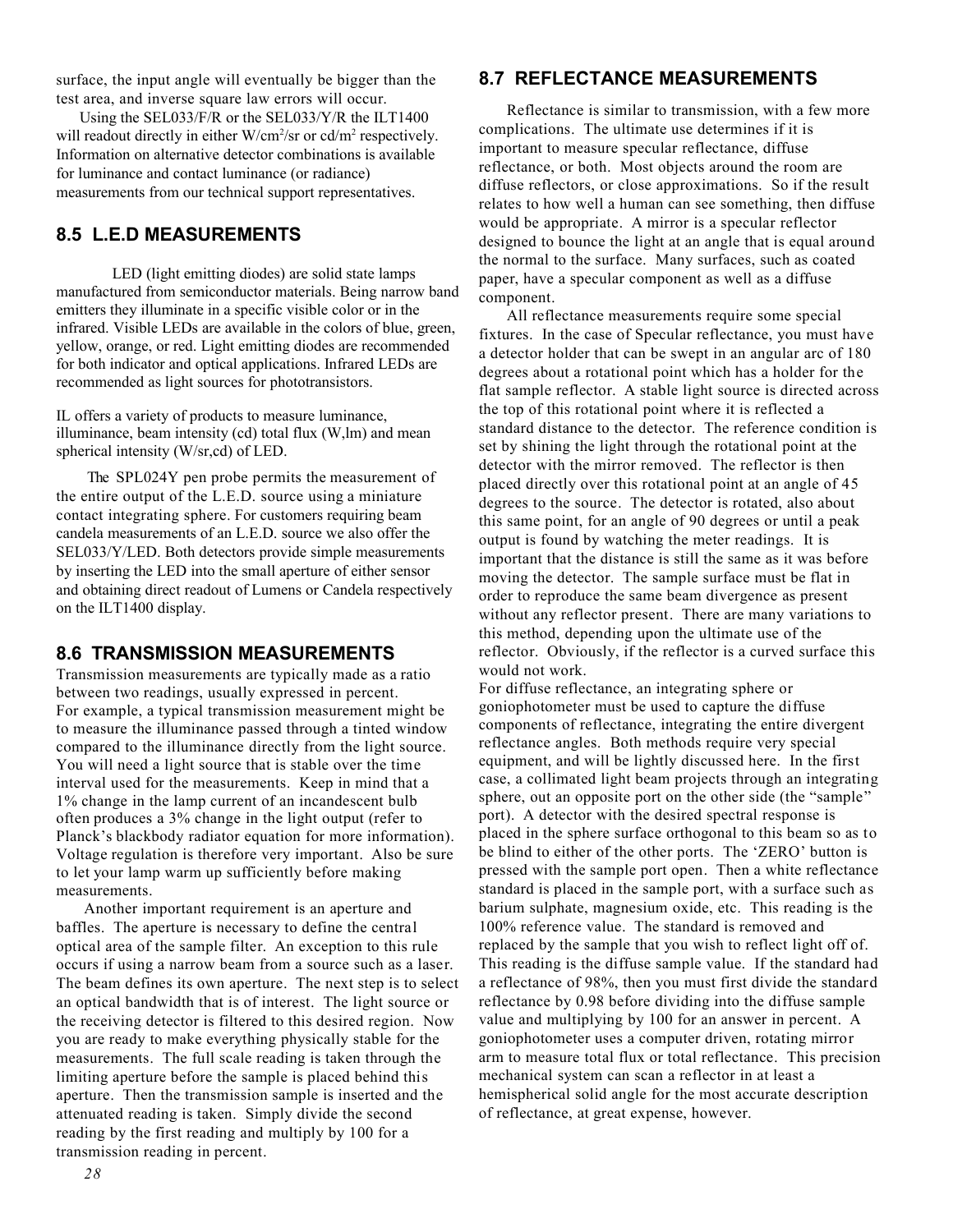### **8.8 SPATIAL RESPONSE**

#### **8.8.1 Lambertian "Cosine" Response**

Lambertian Response is in reference to a particular angular response which is proportional to the cosine of the incident angle. In other words, for the angle normal to the face of the detector (0 degrees), the magnitude is the cosine of 0 degrees, or 1.0 (100%). As the angle goes off axis and becomes parallel to the face of the detector, the reading goes to zero, since the cosine of 90 degrees is zero. At 45 degrees, the cosine is 0.707, which means that the detector should read the rays with 70.7% of the value produce by the same rays entering normal to the input device.

The reason this spatial response is necessary for accurate measurements is that it matches the spatial response of a perfect absorbing surface. Since Irradiance and Illuminance are measurements of light falling on a surface, the cosine is compatible with these measurements. An analogy of the perfect absorber might be considered as being a small hole in a piece of sheet metal placed over a well. All the light that goes in that hole will be absorbed by the deep well hole underneath. None will get reflected back up out of the same hole. If we analyze the effect of a change of angle, such as the sun moving from high noon to sunset, we will see that less light can make it into the hole at sunset, because the effective area of the hole is smaller as you view it from an oblique angle. This reduction in area is directly proportional to the cosine of the angle normal to this surface. On polar plotting paper, the cosine makes a circle, which is convenient when comparing the ideal response with that of an actual plot.

#### **8.8.2 Field Baffling**

There are times when you should restrict the field of view to delete oblique angles. In a lab environment, you may be working with a light source on an optical bench. The only light of interest is from that source, yet light bounces off the people in the room and back to the detector, creating errors in the readings. This means that you are better off to restrict the field of view if you know there are no sources to be measured at the oblique angles. This can be done with external baffles or with our accessory hood (H). Baffles can be made from sheet metal cut to form a sharp edged hole in the middle. A square hole is actually better than a round hole, since it is less likely to create reflections in a multi-baffle array. Also, black velvet is excellent for dividing off test areas from the rest of the room lighting. If it is necessary to have light travel down a tube, you can thread the inside of the tube to reduce the wall reflections. When making Luminance or Radiance measurements, it is absolutely necessary to restrict the field of view to one that 'sees' only an intended test area of a reflecting or rear-lit surface. Baffles can be used to implement this kind of measurement without resorting to expensive optics.

#### **8.8.3 Narrow Angle (Luminance / Radiance)**

As just mentioned, there is a requirement for a narrow field of view when making Luminance and Radiance measurements. This can be accomplished by lenses as in our Radiance barrel "R" accessory. In some applications it is accomplished by using a telescope where the light is picked up from a small spot in the image plane. This is very nice for measuring the brightness of an illuminated segment of an alphanumeric display, or for measuring the dot brightness on the face of a CRT. Unfortunately, these systems are very expensive. Another alternative is to use simple lenses to image a small portion of a test field onto an aperture which has a detector behind it. This is very effective, especially if the source is a repetitive configuration in a production situation. A custom setup can be made to specifically measure that on a small emitting surface. Our "R" barrel has a 1.5 degree field of view, with the objective lens being about one inch in diameter. This is effective as long as the target is larger than one inch. The target requirement is calculated by multiplying the distance (measured from the target surface to the front lens of the R Barrel, in inches) times  $2*tan(2.5/2)$ , plus the 1 inch (25.4) mm) diameter of the input aperture and some margin for error. If you were 12 inches away, the detector 'sees' a circular target approximately 1.5 inches in diameter. Since the target should generally be much larger than the field of view of the detector, the target should be at least 2 inches in diameter when you are 12 inches away.

#### **8.8.4 Uniform Linear Translation Response**

The best type of detector setup for uniform receiver sensitivity is the input port of an integrating sphere, since any off axis beam will still be captured in the chamber. For flux measurements, it is necessary to have this uniformity so that small errors in centering the beam do not contribute to any error in the measured reading. Our narrow beam adapter (H/N/K15) attachment is designed to accept a few millimeters of axial misalignment without appreciable changes in the reading. This is necessary to allow for non-critical positioning in laser beam measurements.

 The SEL100/FQ/K15 allows the greatest margin of error in axial misalignments. The large, 100 square millimeter silicon cell is fitted with a 15 millimeter diameter conical aiming aperture with an attenuated "flat" response filter. The user is simply required to aim his laser beam inside the aperture for guaranteed linear continuity. Of course, if centering errors are compounded by an angular offset, the laser beam may not directly strike the silicon cell, causing significant errors in the readings. Centering and normalizing the detector to the incoming beam is a simple procedure and should not cause any problems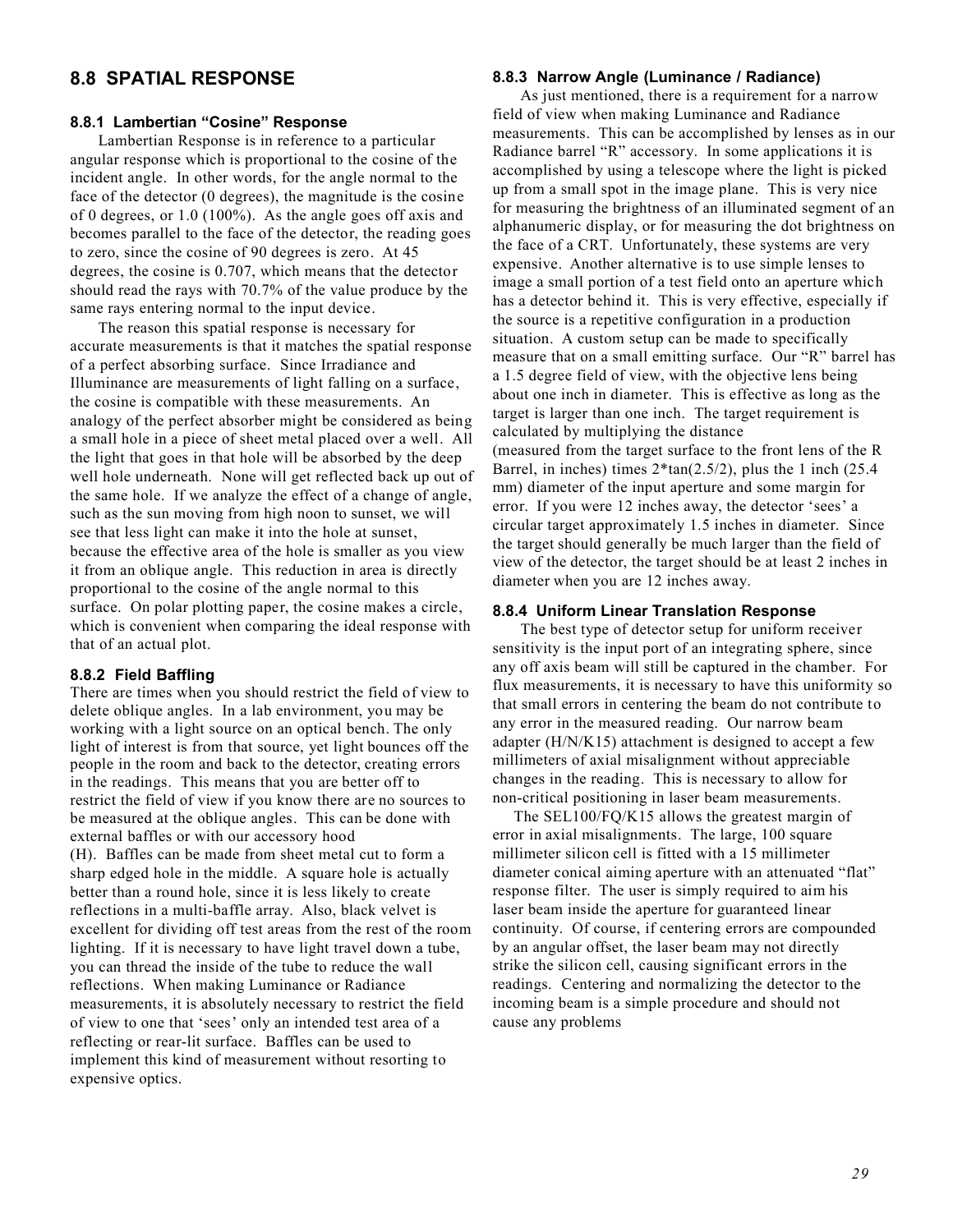#### **8.9 TEMPORAL RESPONSE**

This refers to the light time response. There are many factors that should be considered when measuring fast light pulses, including the need for instantaneous information and the ability to discern whether dose information is accurate. To obtain instantaneous data with a traditional voltage or current measurement system, the entire electrical system, including the final oscilloscope, must be properly designed and matched. This includes the connecting cable, characteristic impedances, and matching amplifiers. In most cases, it is also necessary to put a preamplifier in the detector itself to match the high impedance of the detector to the coaxial cable. When you use a system such as this, the dynamic range is limited to a few decades at best, and auto ranging is impractical.

For these reasons, we have chosen to design the ILT1400 for optimal dose measuring ability, which generally matches the ultimate goal of the light pulse and is compatible with the same detectors used for constant wave 'SIGNAL' measurements. The energy in a pulse is generally the factor that determines its effectiveness to perform work, and therefore is the best figure of merit when making a measurement. Capacitance is one of the properties of a detector that is very detrimental to fast instantaneous measurements, but does not produce an error when integrating, since it just tends to store the charge for subsequent removal. By designing charge measuring electronics into the instrument, we rely on charge storage in a capacitor on the front end of the system to even out surges in line voltage or measure low amplitude flashes. The ILT1400 can store approximately 10 nanoCoulombs of instantaneous flash charge. This allows the instrument to measure fluorescent lamps and unstable sources with accuracy averaged over a half second interval. The ILT1400 is not specifically designed to measure high amplitude flashes. We recommend at least full second of exposure to light when measuring with the ILT1400 depending on the light levels. The ILT1400 has the ability to extend measurement time when measuring low light levels so longer exposure times may be required. For this reason ILT recommend using the ILT1700 for pulsed light sources. Consult a Sales Engineer or review product specifications on line for information on the ILT1700 Flash Photometer systems available.

http://www.intl-lighttech.com/applications/photometry

#### **8.9.1 Low Duty Cycle (Fast Pulse)**

As mentioned above, the ILT1400 is not designed to maximize flash measurement performance. The instrument measures the continuous current from the detector with the added ability to measure peak surges that would otherwise exceed the current measurement range of the instrument. Fluorescent lamps are an example of a low duty cycle light source. The fluorescent bulb pulses at twice the line frequency, approximately 100 (EUR) or 120 (USA) times per second. This continuous stream of pulses is averaged to provide an accurate representation of the strength of the lamp. Momentary surges are also accommodated without disrupting measurement.

For applications involving high power, low duty cycle lasers, we offer a specialized thermopile detector, the SEL623/K9. This detector contains a built in preamplifier stage, and inherently averages the incoming reading, measuring the thermal average of the laser power.

#### **8.9.2 High Peak Amplitude**

The ILT1400 will not measure a continuous current signal greater than 350 microAmperes without displaying the 'OVR RNG' status message. Due to the charge measuring capability of the system, the ILT1400 can measure a flash current of as much as 2.2 milliAmps for a 5 microsecond flash. Longer duration flashes or higher amplitude peaks will cause detector saturation, since the charge storage capacity of the system is limited to 10 nanoCoulombs.

These peak current limitations may not mean much to most users, since the system reads out in optical units, not Amperes. Given the extremely wide dynamic range of the ILT1400, it is unlikely that you will encounter any difficulty measuring most sources of light. If a signal is below the lowest range of the detector, the display will read zero. If the signal exceeds the maximum range of the detector, the display will read 'OVR RNG'.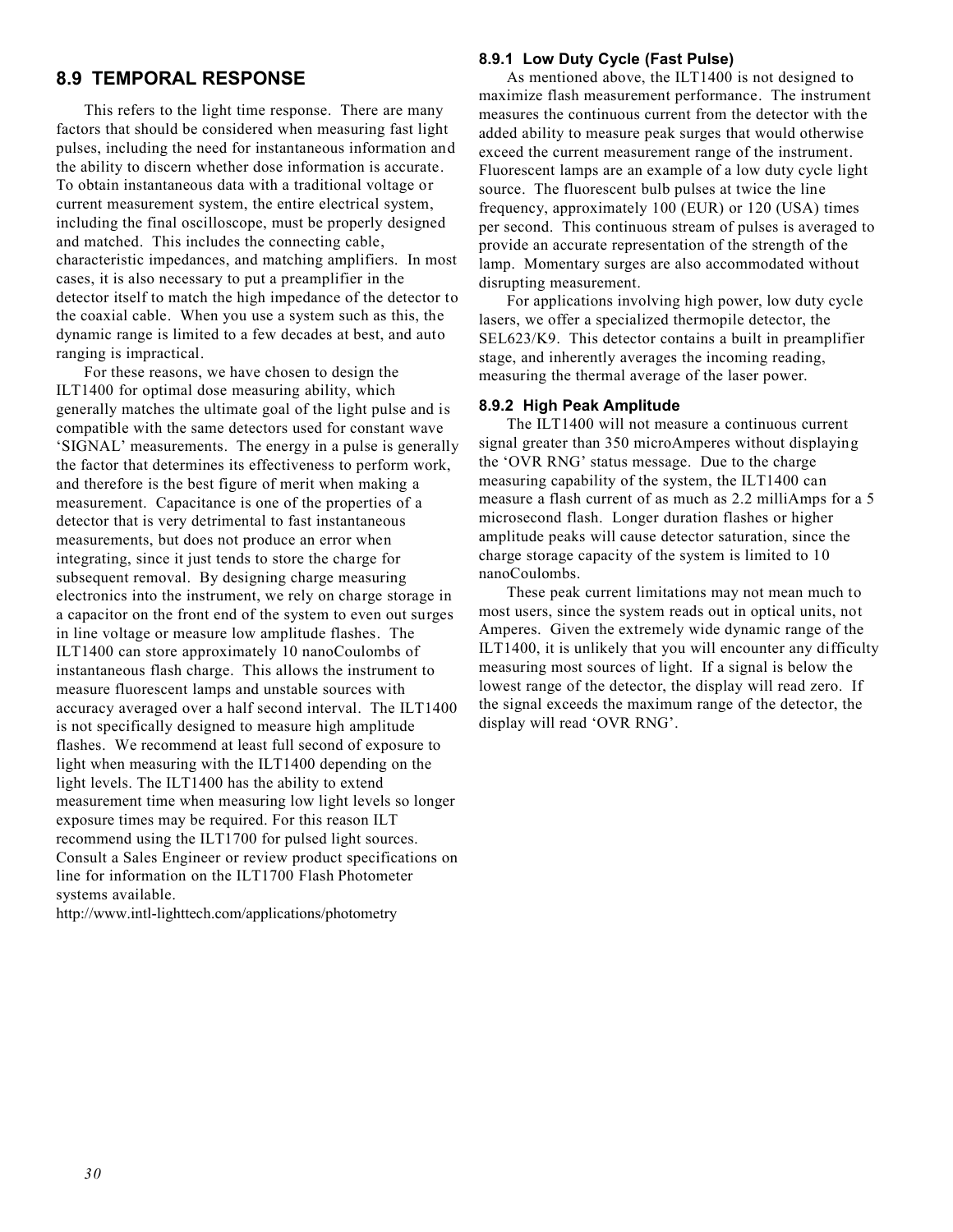# **9. ILT1400 GENERAL SPECIFICATIONS**

## **9.1 ELECTRICAL SPECIFICATIONS**

#### **9.1.1 System Power**

The ILT1400 is provided with 4 quality AA alkaline batteries, for portable operation on 6 volts DC. The ILT1400 draws a mere 26 mA during constant operation, providing a typical usable operation period of 54 hours with fresh batteries.

The ILT1400 can also be operated on a wide variety of external power supplies, for extended operation time. The voltage regulator inside the unit accepts input voltages from 5 volts DC to 15 volts DC. In practical terms, this means that you can run the unit off of any DC power supply from a 5 volt computer source to a 12 volt automobile battery or alternator. The ILT1400 is equipped with an external 110V only AC power adapter plug to facilitate powering the ILT1400 from a 110V AC main (requires *optional* A516 AC Power Cable).

#### **9.1.2 Signal Input (current)**

The ILT1400 Radiometer/Photometer is capable of measuring detector input currents from a displayed resolution of 10 picoAmperes up to a maximum of 350 microAmperes.

#### **9.1.3 Current Measurement Accuracy**

The LCD display is capable of displaying full scale current measurement to an accuracy of  $\pm$  0.92% from 100 nA to 350  $\mu$ A,  $\pm$  1.5% below 100 nA. The RS232 output provides the same accuracy. The analog recorder output is accurate to  $\pm$  1%, or  $\pm$  4 mV.

#### **9.1.4 Radio Frequency Output Emissions**

This equipment generates and uses radio frequency energy and if no used properly, in strict accordance with the manufacturer's instructions, may cause interference to radio and television reception. It has been type tested and found to comply with the limits for a class B computing device in accordance with the specifications in subpart J of part 15 of FCC rules, which are designed to provide reasonable protection against such interference in a residential installation. However, there is no guarantee that interference will not occur in a particular installation. The ILT1400 encasement interior is coated with a special RF conductive shield to prevent any such interference.

# **9.2 OPTICAL ACCURACY**

Optical accuracy is a very difficult entity to address, because it changes with wavelength and so varies by the exact detector combination used. The detectors calibration uncertainty is listed on the Optical Calibration Certificate and is in addition to the NIST uncertainty to absolute, which can vary from less than 1% in the visible to over 6% in the ultraviolet, and over 4% in the infrared.

#### **9.2.1 Radio Frequency Input Signal Interference**

Since the normal measurement range of electrical currents and charges is extremely small, input errors can occur from large sources of radio frequency emission. The input is especially vulnerable to pickup if the input cable is not shielded. All ILT detectors use shielded input cable which is also necessary for any user provided input device.

# **9.3 SIZE AND WEIGHT**

Size: 185 mm height x 100 mm width x 43 mm depth. Weight: 555 grams.

Dimensions do not include detector heads or remote probes. Please visit the website for specific detector dimensions.

# **9.4 ENVIRONMENTAL SPECIFICATIONS**

Operating temperature range: 5 to 40 degrees celsius. Storage temperature range: -30 to +60 degrees celsius. Operating and storage relative humidity: 0 to 90 percent.